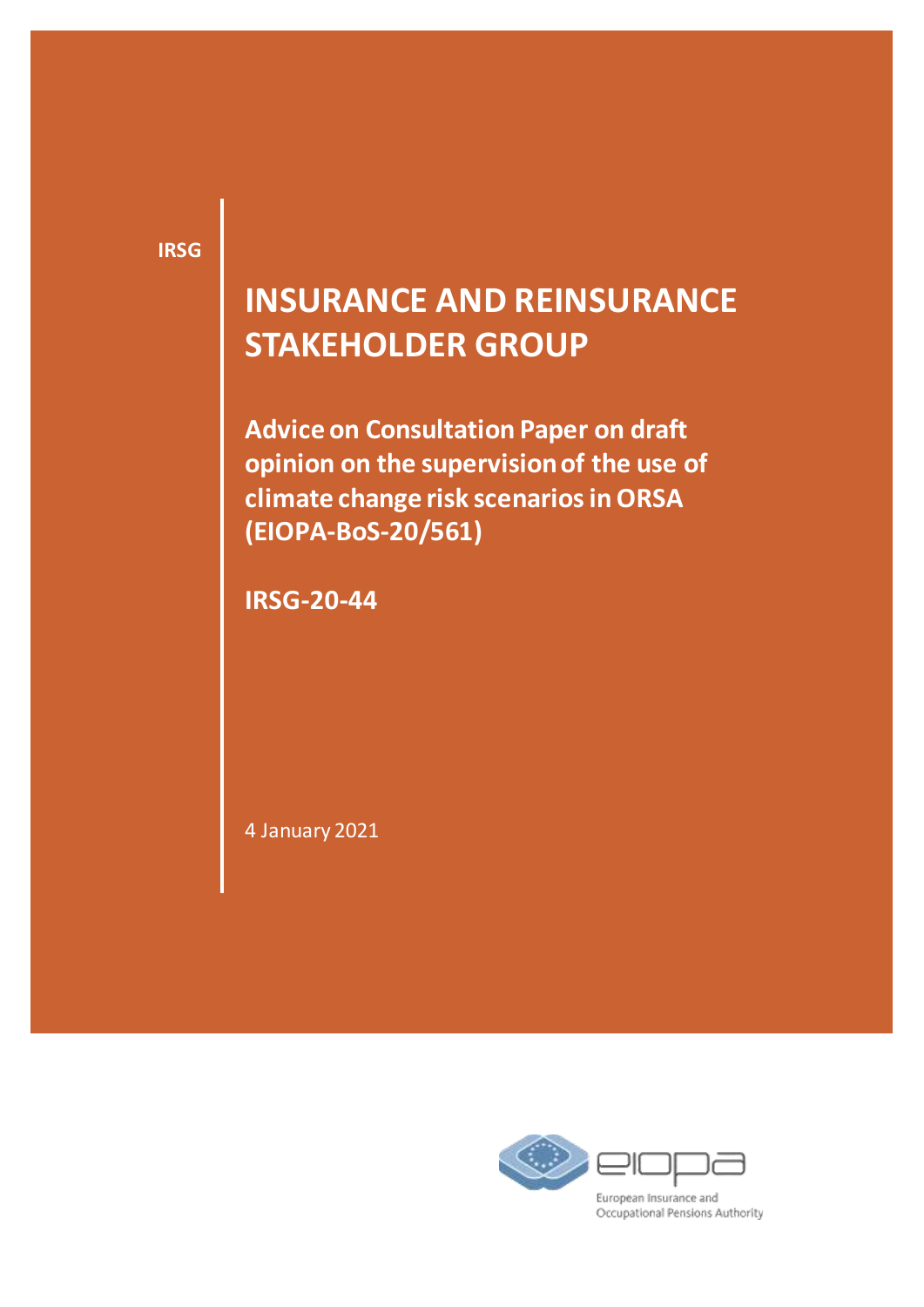## **CONTENTS**

|    | 1. Summary on irsg advice on climate scenarios in ORSA |  |
|----|--------------------------------------------------------|--|
| 2. | answers on specific questions                          |  |

Page 1/21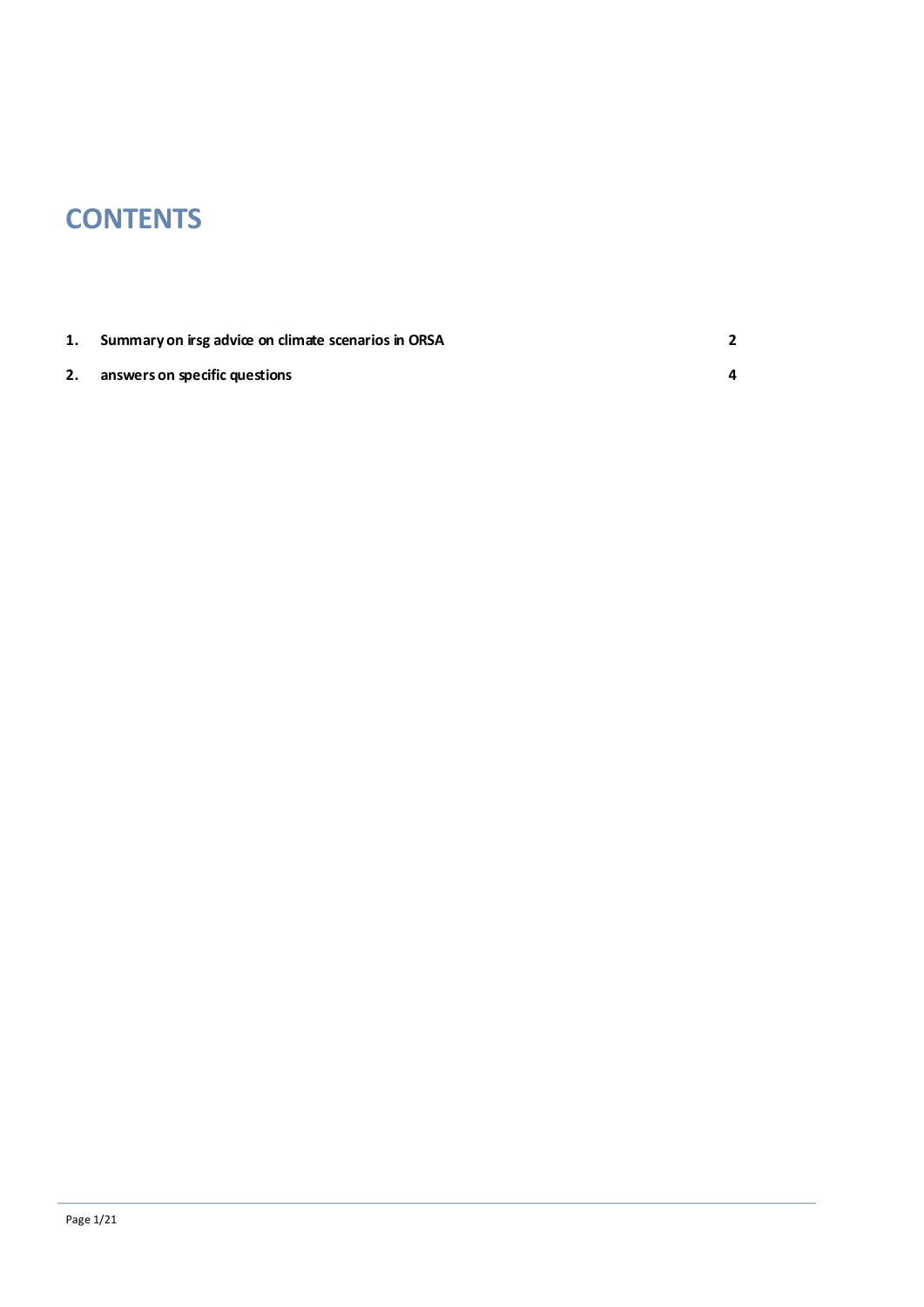## <span id="page-2-0"></span>**1.SUMMARY ON IRSG ADVICE ON CLIMATE SCENARIOS IN ORSA**

The IRSG welcomes EIOPA's consultation which seeks to bring both clarity and tools to NCAs and the insurance industry to enable risks associated with climate change and its impact on insurance business models and services offered for consumers to be effectively addressed. The IRSG believes it is important to foster forward-looking management of climate change risk as well as other risks that are fundamental for the insurance sector and for consumers who are dependent on insurance products. We agree that insurers should consider the management of climate change risks which are expected to have a future material impact on their business model and balance sheet. The assessment of climate risk impacts in ORSAs should foster a good discussion and learning process between insurers and supervisors. Simple and bold scenarios, which are relevant for and proportionate to a company's risk profile, can be a useful tool to assess the impact of climate change risks. Anyway, even though climate change is a fundamental issue, any new requirements should not go beyond the primary and foremost objective of any insurance supervisory regime which is to ensure that (re)insurance companies are able to pay all their debts, and especially the liabilities from insurance contracts (i.e. expected claims and associated expenses) on time.

We consider that quantitative climate change scenario analysis should only be included in the ORSA where climate risk is material and the needed reliability can be reached. Qual itative assessment should be used to judge whether the needed level of significance is reached for the need for quantitative scenarios, taking into account geographical specificities related to climate change risk, level of uncertainty on scenarios, and reflecting the undertaking's individual risk situation. Qualitative assessments would need to meet certain level of details to justify not quantifying the scenarios.

Where considered necessary, quantitative scenarios in the ORSA should generally be aligned with a company's strategic planning time horizon, as this is the horizon to which companies tend to apply rigorous analysis and governance, and over which projected outcomes are likely to be most realistic. Use of detailed projections relating to longer term scenarios is likely to be much less reliable, and informative. This is an "awareness" exercise more than an effective tool for risk management or strategic planning. This is why we question the value of very long term quantitative analysis of impacts, e.g. order of magnitude of decades, at least for companies which can regularly change product prices in response to evolving circumstances. The cost and resource commitment to prepare quantitative calculations would be significant with limited benefit for company or supervisor, and qualitative analysis of these very long term impacts may be sufficient.

Generation of scenarios which are appropriate concerning climate change is a difficult task and should not be overly regulated. Insurers should have freedom to decide on the focus areas and technicalities needed in light of the nature, scale and complexity of their business, and associated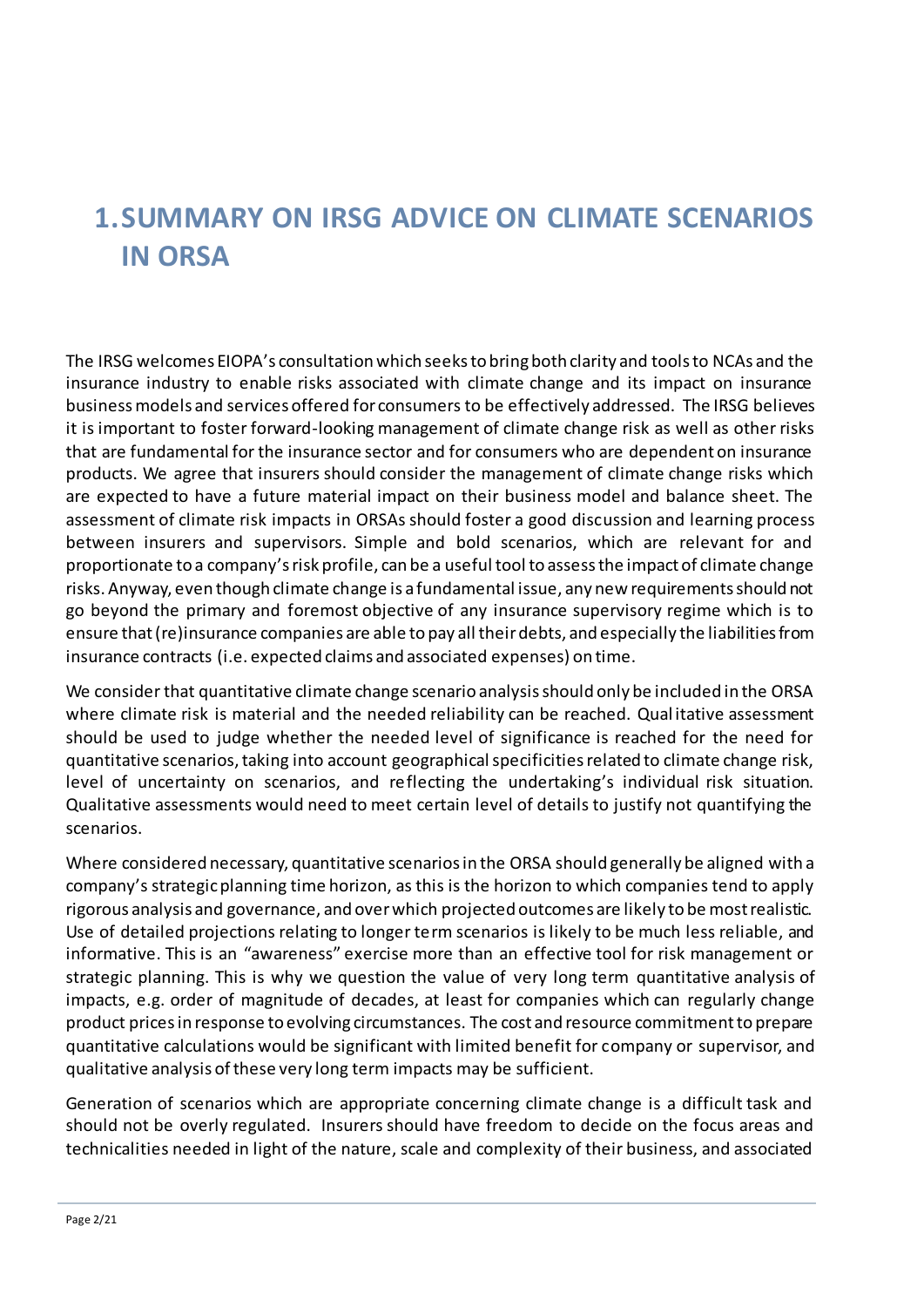risks. We would particularly emphasize that climate change related outcomes are non-linear, and both economies and the markets will constantly adapt to them. Decision makers will need to take into account both short and long term KPI's, model risk is inherent in emerging calculations, and strong qualitative support is essential. The above aspects need to be taken carefully i nto account in the scenario work, which will require the application of relevant guidance, information and new skills to be effective.

The IRSG is of the opinion that ORSA should remain solely as the company's own analysis, as it currently is, albeit potentially with additional supports, background materials and tools as outlined above relating to risks associated with climate change. No separate regulatory treatment is needed in the context of the ORSA, as the process should already cover all relevant ris ks for the ORSA timeframe. It is not appropriate or effective for reasons set out above to have standardized 'one size fits all' quantitative scenarios to be included in the ORSA for all companies. We also consider that any additional macro-prudential assessments of climate risk impacts which are deemed necessary should be assessed in other ways than via new ORSA requirements.

The IRSG also brings out that the possible ORSA climate scenario analysis has no implication on capital requirements, as per Article 45 (7) of the SII Directive clarifying that the ORSA should not serve to calculate a capital requirement. We note also that good and strong governance of the ORSA implies that assessments which are meaningless or too uncertain should not be included in the ORSA and that the principle of proportionality should be taken properly into account. The ORSA is not a tool designed for disclosure, and climate-related disclosure is rightly addressed elsewhere.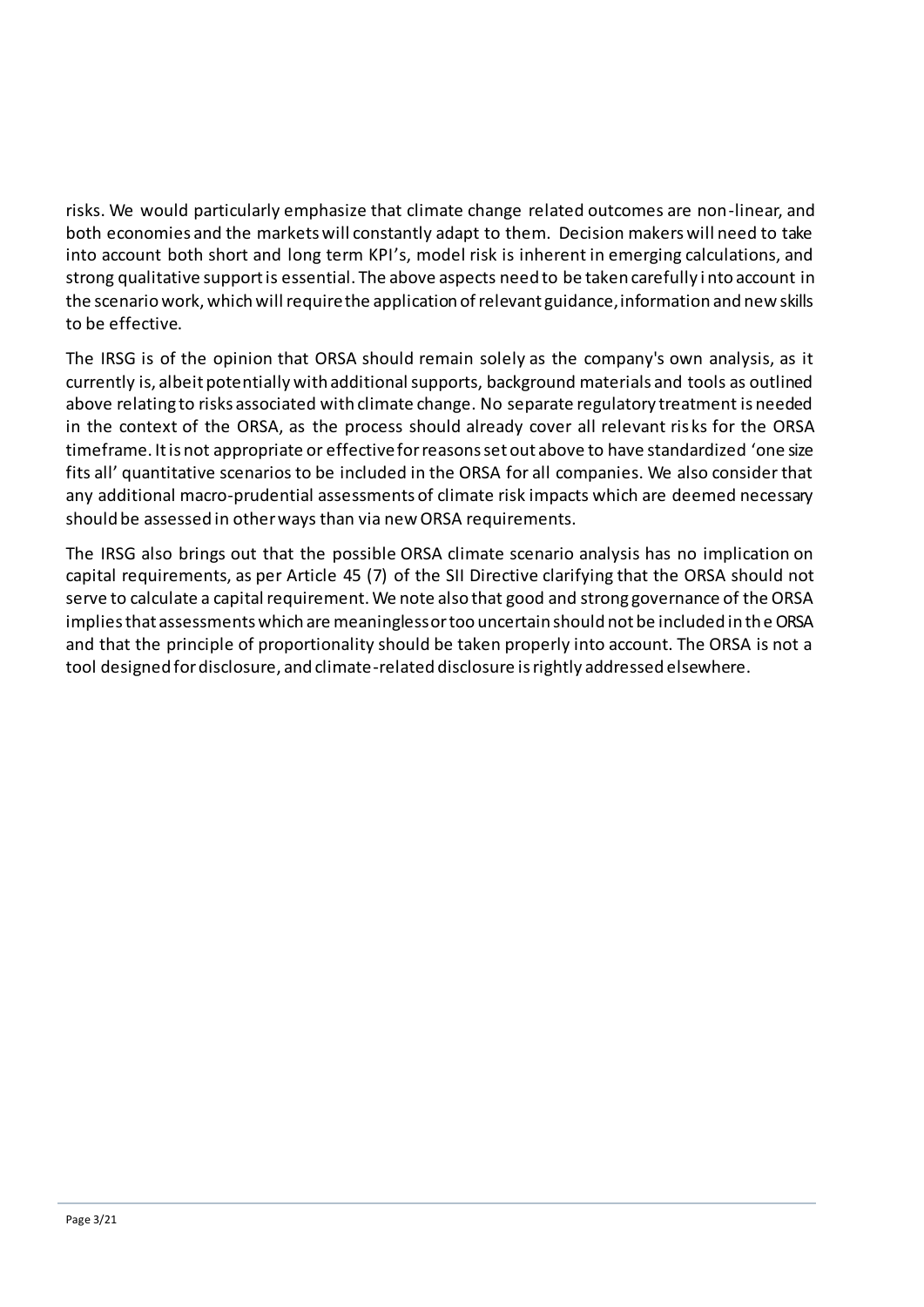## <span id="page-4-0"></span>**2. ANSWERS ON SPECIFIC QUESTIONS**

| Climate change risk scenarios in ORSA (EIOPA-BoS-20/561) |                                                                                                                                                              |                                                                                                                                                                                                                                                                                                                                                                                                                                                                                                                                                                                                                                                                                                                                                                                                                                                                                                                                                                                                                                                                                                                                                                                                                                                                                                                                                                                                                                                                                                                                                                                                                               |  |  |
|----------------------------------------------------------|--------------------------------------------------------------------------------------------------------------------------------------------------------------|-------------------------------------------------------------------------------------------------------------------------------------------------------------------------------------------------------------------------------------------------------------------------------------------------------------------------------------------------------------------------------------------------------------------------------------------------------------------------------------------------------------------------------------------------------------------------------------------------------------------------------------------------------------------------------------------------------------------------------------------------------------------------------------------------------------------------------------------------------------------------------------------------------------------------------------------------------------------------------------------------------------------------------------------------------------------------------------------------------------------------------------------------------------------------------------------------------------------------------------------------------------------------------------------------------------------------------------------------------------------------------------------------------------------------------------------------------------------------------------------------------------------------------------------------------------------------------------------------------------------------------|--|--|
| #                                                        | Question                                                                                                                                                     | <b>Answer</b>                                                                                                                                                                                                                                                                                                                                                                                                                                                                                                                                                                                                                                                                                                                                                                                                                                                                                                                                                                                                                                                                                                                                                                                                                                                                                                                                                                                                                                                                                                                                                                                                                 |  |  |
| Q.1                                                      | Do you agree that it is<br>important to foster a<br>forward-looking<br>management of climate<br>change risk by insurance<br>undertakings? Please<br>explain. | Yes.<br>We welcome EIOPA's paper as a sensible set of directions. The<br>ORSA framework has the required flexibility to allow climate risk to<br>be considered, where material, in a forward-looking manner. This<br>also reflects the Task Force on Climate-Related Financial<br>Disclosures's (TCFD) recommendation to integrate scenario<br>planning into risk management. Such analysis could also serve<br>several objectives: identifying risks, helping to define climate<br>strategy, contribution to the objectives of the Paris Agreement and<br>on transparency towards supervisors and possibly also in some<br>ways to other main stakeholders.<br>It is also important that companies should have the flexibility to<br>conduct the ORSA assessment of climate change related risks in a<br>way that the outcome is most meaningful for them. To achieve a<br>meaningful and proportionate approach, the Opinion should be<br>clear and incontrovertible on the fact that:<br>the ORSA should remain the company's own analysis. The<br>decision to perform forward looking analysis on climate<br>change risks in the ORSA should remain at the discretion of<br>the specific insurer. It is therefore vital that insurers have<br>the maximum flexibility in applying the most appropriate<br>tools and assumptions to their own risk management<br>frameworks, and in line with their own specific business<br>profile.<br>the link between the ORSA and the strategic planning time<br>horizon is paramount, to ensure a solid governance of the<br>implementation of scenarios. Going beyond the strategic |  |  |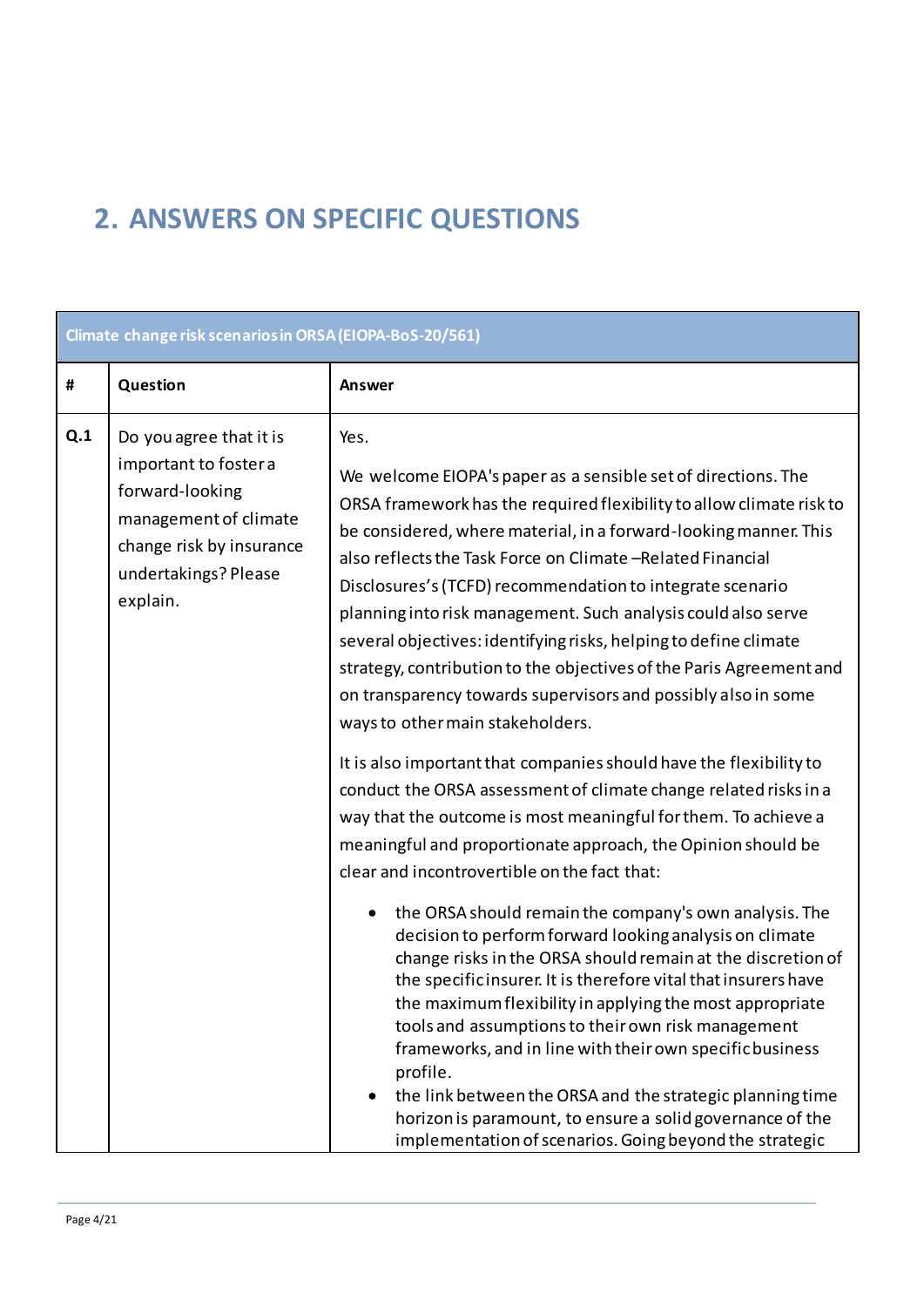|  | planning time horizon can be promoted but NSAs need to<br>acknowledge that the lower the level of reliability of the                                                                                                                                                                           |
|--|------------------------------------------------------------------------------------------------------------------------------------------------------------------------------------------------------------------------------------------------------------------------------------------------|
|  | projections in longer term scenarios, the fewer the insights<br>and follow up actions which can be taken from such<br>exercises.                                                                                                                                                               |
|  | the appropriateness of qualitative climate scenario analysis<br>is fully acknowledged and highlight that they are as relevant<br>as quantitative assessment, notably when the level of<br>uncertainty is too important or the availability of date too<br>scarce to derive reliable figures.   |
|  | this Opinion sets no supervisory expectation in terms of<br>standardisation of scenarios and acknowledge that own risk<br>assessments are more meaningful for firms than prescribed<br>compliance exercise.                                                                                    |
|  | The own assessment of climate financial risks is based on<br>each company own tools and processes and, where<br>scenario analysis is used, on their own scenarios.                                                                                                                             |
|  | The ORSA climate scenario analysis has no implication on<br>capital requirements, as per Article 45 (7) of the SII<br>Directive clarifying that the ORSA should not serve to<br>calculate a capital requirement                                                                                |
|  | The good and strong governance of the ORSA implies that<br>no meaningless or too uncertain assessments are included<br>in the ORSA.                                                                                                                                                            |
|  | The ORSA is not a tool designed for disclosure and that<br>climate-related disclosure is rightly addressed elsewhere.<br>The clear recognition in the Opinion that firms can perform<br>such scenario analysis at the level, group or solo, which<br>makes more sense from a risk perspective. |
|  | No separate regulatory treatment is needed in the context<br>of the ORSA, as the process should already cover all<br>relevant risks. The prescriptiveness in the ORSA processes<br>should be avoided for the following reasons:                                                                |
|  | The uncertainties and limitations that exist on<br>$\Omega$<br>forward-looking climate risks analyses.<br>Materiality of climate risks differs across entities and<br>O<br>may change over time. Insurance companies that do                                                                   |
|  | not identify significant climate risks in their risk<br>profile should not be forced to use climate scenarios.<br>Insurers should have the flexibility to rely on the tools<br>$\circ$                                                                                                         |
|  | they consider the most appropriate to manage those                                                                                                                                                                                                                                             |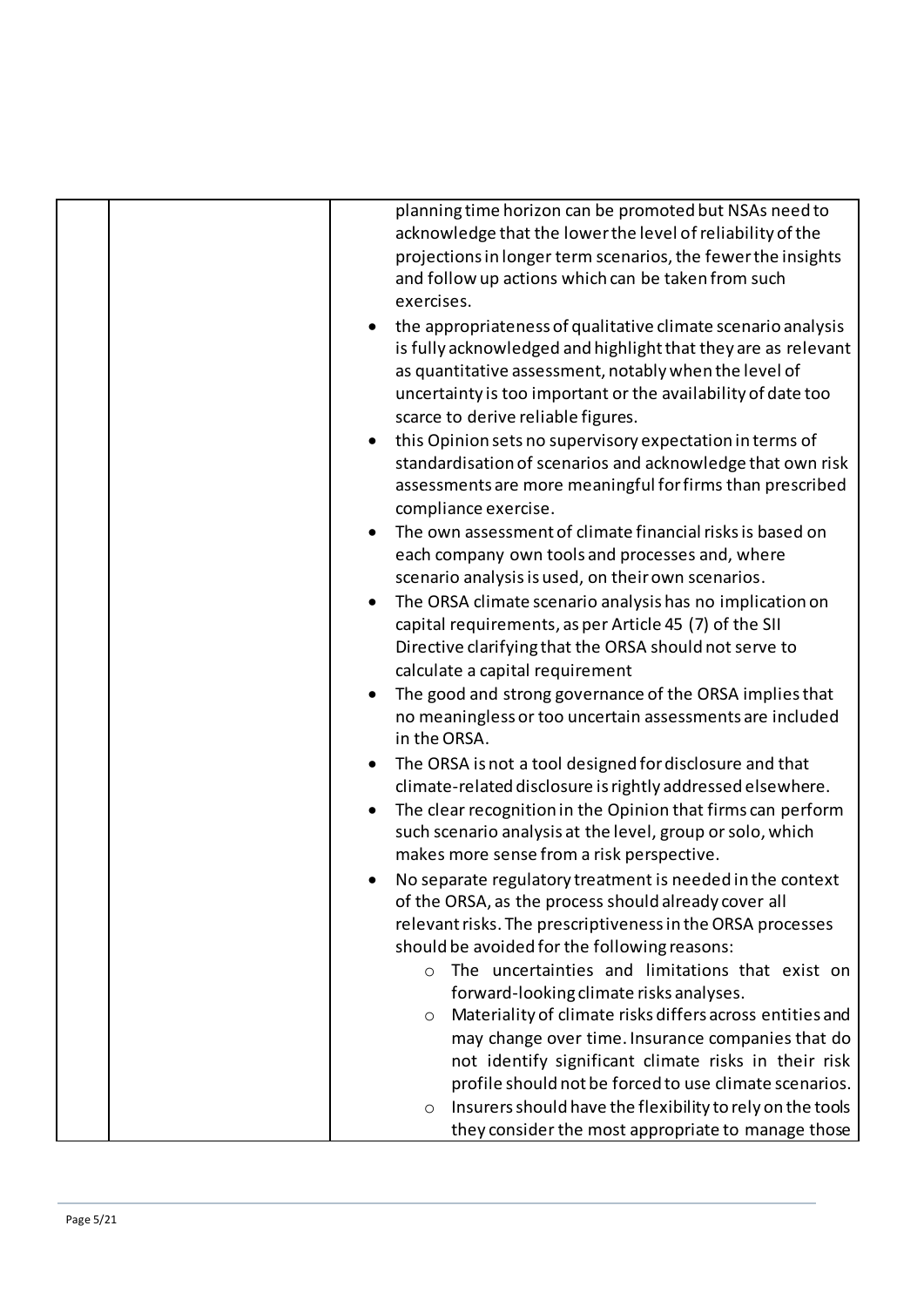|     |                                                                                                                                                               | risks. The ORSA is not necessarily the most<br>appropriate tool for managing climate change risk.<br>As with any risk an insurer is exposed to, the ORSA can<br>already be used as a suitable place for insurers to report on<br>any material exposure and how it is monitored and<br>managed. We would caution against prescriptiveness in the<br>ORSA processes, which are already assessed by the relevant<br>supervisory authorities<br>For non-life undertakings climate change impacts in the<br>insurance liabilities are de facto captured and evaluated<br>within the risk modelling that is accomplished under the<br>core process to premium and reserves settings by which<br>any evolution of the features of the risk drivers' behaviors<br>are automatically included. Capturing the trends out of the<br>most recent experience is a core feature of the process.<br>A proportionate approach is needed since the materiality of<br>climate risks differs across entities and may change over<br>time.<br>Insurers should have the flexibility to rely on the tools they<br>consider most appropriate to manage those risks. The ORSA<br>is not necessarily the most appropriate tool to perform this<br>forward-looking management of climate change risk. For<br>instance, some insurers already include disclosures on<br>management of climate risk and forward-looking climate<br>scenarios analysis in a CSR (corporate social responsibility)<br>or climate report.<br>We also believe that the European stress testing exercise might be<br>a useful tool to assess potential vulnerabilities via incorporation of<br>a forward-looking approach based on standardised scenarios in<br>order. At the same time, it is important that climate-related<br>scenarios are appropriately designed. |
|-----|---------------------------------------------------------------------------------------------------------------------------------------------------------------|-----------------------------------------------------------------------------------------------------------------------------------------------------------------------------------------------------------------------------------------------------------------------------------------------------------------------------------------------------------------------------------------------------------------------------------------------------------------------------------------------------------------------------------------------------------------------------------------------------------------------------------------------------------------------------------------------------------------------------------------------------------------------------------------------------------------------------------------------------------------------------------------------------------------------------------------------------------------------------------------------------------------------------------------------------------------------------------------------------------------------------------------------------------------------------------------------------------------------------------------------------------------------------------------------------------------------------------------------------------------------------------------------------------------------------------------------------------------------------------------------------------------------------------------------------------------------------------------------------------------------------------------------------------------------------------------------------------------------------------------------------------------------------------------------------------------------|
| Q.2 | Do you agree that Annex 2<br>provides a balanced view<br>of the costs and benefits<br>of the draft Opinion?<br>Please explain and provide<br>any suggestions. | No.<br>The IRSG believes it is difficult to claim that "the costs are<br>outweighed by the benefits of undertakings considering short and<br>long-term climate change risks in their ORSA" as stated by EIOPA in<br>Annex 2. The benefits are very difficult to assess due to the<br>uncertainty of the results in such long term horizon and the                                                                                                                                                                                                                                                                                                                                                                                                                                                                                                                                                                                                                                                                                                                                                                                                                                                                                                                                                                                                                                                                                                                                                                                                                                                                                                                                                                                                                                                                     |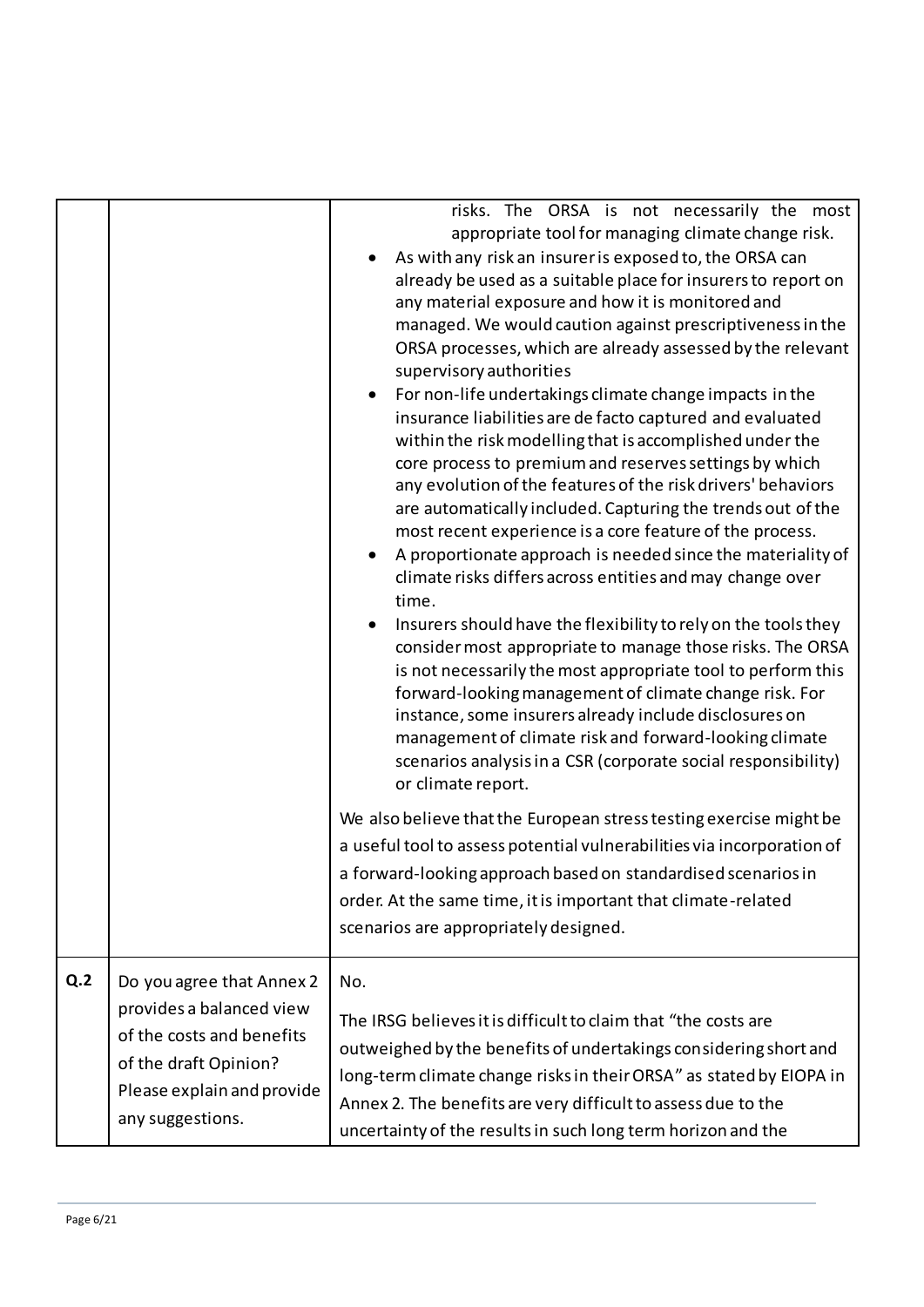necessary simplification of hypothesis to perform such exercise. Plus, the benefits could come from other tools as climate stress testing without adding any constraint in the ORSA.

We are of the view that the costs actually outweigh the benefits when approaches in an ORSA are not proportionate to the insurance undertakings' concerned own risk profile on the one hand, and when scenarios extend to terms that go beyond business plans strategic horizons and beyond the remits of what is needed for key management decisions on the other hand. This is all the more a strong concern that the impacts of climate change and climate change itself are not fully grasped. There are also numerous dependencies on future political decisions on a regional but also global level, that reveal the intricacies of potential contradictory approaches and behaviors that may ruin the value of forced far reaching scenarios. We think that the path that climate and society at large is following and will follow is actually unfolding at a pace providing enough inputs that can be captured in good time through insurance undertakings' due risk management processes. At macro prudential level, EIOPA can conduct every 2 or 3 years'stress tests with a dedicated climate risk focus. On costs, it shall also be taken into consideration that all analyses will rely very much on external scenarios and tools and the level of uncertainty will remain quite high.

The remarks on benefits are high-level and it does not consider that climate scenario analysis is not only picked up within the ORSA, for instance the supervisors from France and UK have brought this up in more wide context e.g. via stress tests and also some insurance groups are using economic scenarios complemented with climate change scenarios. The ORSA is an important part, but only one element of the broader management of risk and opportunities linked to climate change through the risk management framework, business and strategic planning and corporate and social responsibility. The ORSA is one tool and the cost analysis should be considered holistically all the resources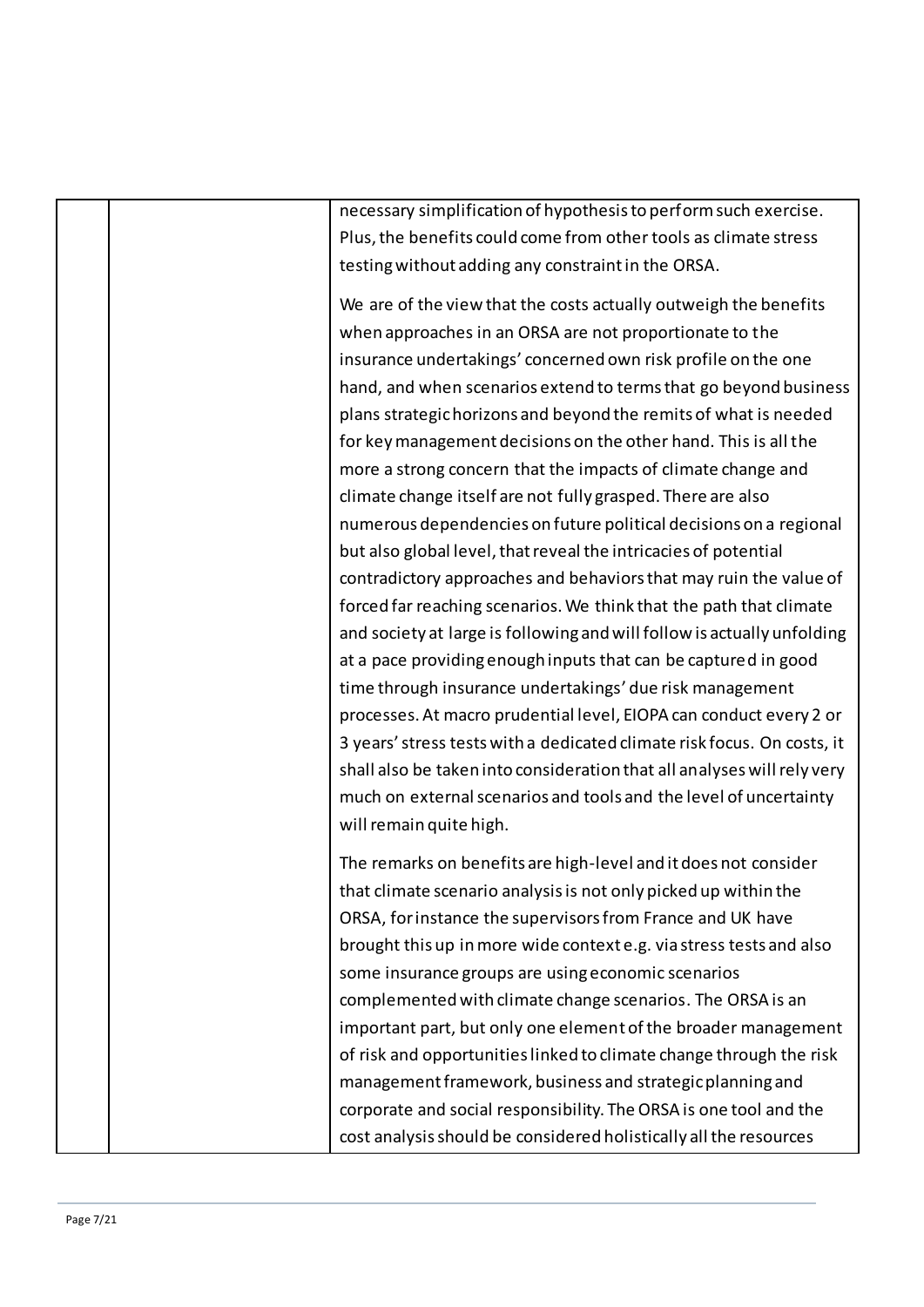|     |                                                                                                                                                                | deployed beyond across insurance groups' business units and<br>functions.                                                                                                                                                                                                                                                                                                                                                                                                                                                                                                                                                                                                                                                                                                                                                                                                                                                            |
|-----|----------------------------------------------------------------------------------------------------------------------------------------------------------------|--------------------------------------------------------------------------------------------------------------------------------------------------------------------------------------------------------------------------------------------------------------------------------------------------------------------------------------------------------------------------------------------------------------------------------------------------------------------------------------------------------------------------------------------------------------------------------------------------------------------------------------------------------------------------------------------------------------------------------------------------------------------------------------------------------------------------------------------------------------------------------------------------------------------------------------|
|     |                                                                                                                                                                | While we agree with the statement that 'climate change is having<br>an impact on the frequency and concentration of extreme weather<br>events and natural disasters', we would note that the impact will<br>differ greatly depending on the geography and perils examined.<br>This is recognised by EIOPA in its Discussion Paper on Methodology<br>on potential inclusion of climate change in the Nat Cat standard<br>formula and should be acknowledged in the context of this opinion<br>as well.                                                                                                                                                                                                                                                                                                                                                                                                                                |
|     |                                                                                                                                                                | EIOPA's concerns on insurability is acknowledged, but it cannot be<br>for any individual company's ORSA to address an issue which is the<br>result of collective action.                                                                                                                                                                                                                                                                                                                                                                                                                                                                                                                                                                                                                                                                                                                                                             |
|     |                                                                                                                                                                | EIOPA and supervisors can obtain the most meaningful insights on<br>the impact of climate change on the insurance sector out of<br>companies' bespoke ORSA analysis. The differences in practice and<br>approaches are the results of differences in business mix, risk<br>profile and risk appetite. Allowing for different practices and<br>scenarios will yield more accurate results than aiming for<br>standardization in ORSA analysis. The CRO Forum has highlighted<br>the strong limitations of standardised supervisory climate stress<br>test in EIOPA's consultation on the matter. As a general rule, the<br>more standardised the exercise, the less granular it should be.<br>Granularity and complexity (e.g. non-linear dependencies) is rather<br>for internal climate studies, generally more insightful for firms as a<br>result than standardised scenario analysis and potentially for<br>supervisors as well. |
| Q.3 | Do you agree that<br>undertakings should in<br>their ORSA not only assess<br>climate change risks in the<br>short term, but also in the<br>long-term to inform | Yes.<br>European insurers should (or could) assess climate change risks in<br>both short and long term in their ORSA. However, we find that the<br>opinion is strongly outbalanced on the consideration of the long-<br>term. The importance of the short-term management of climate                                                                                                                                                                                                                                                                                                                                                                                                                                                                                                                                                                                                                                                 |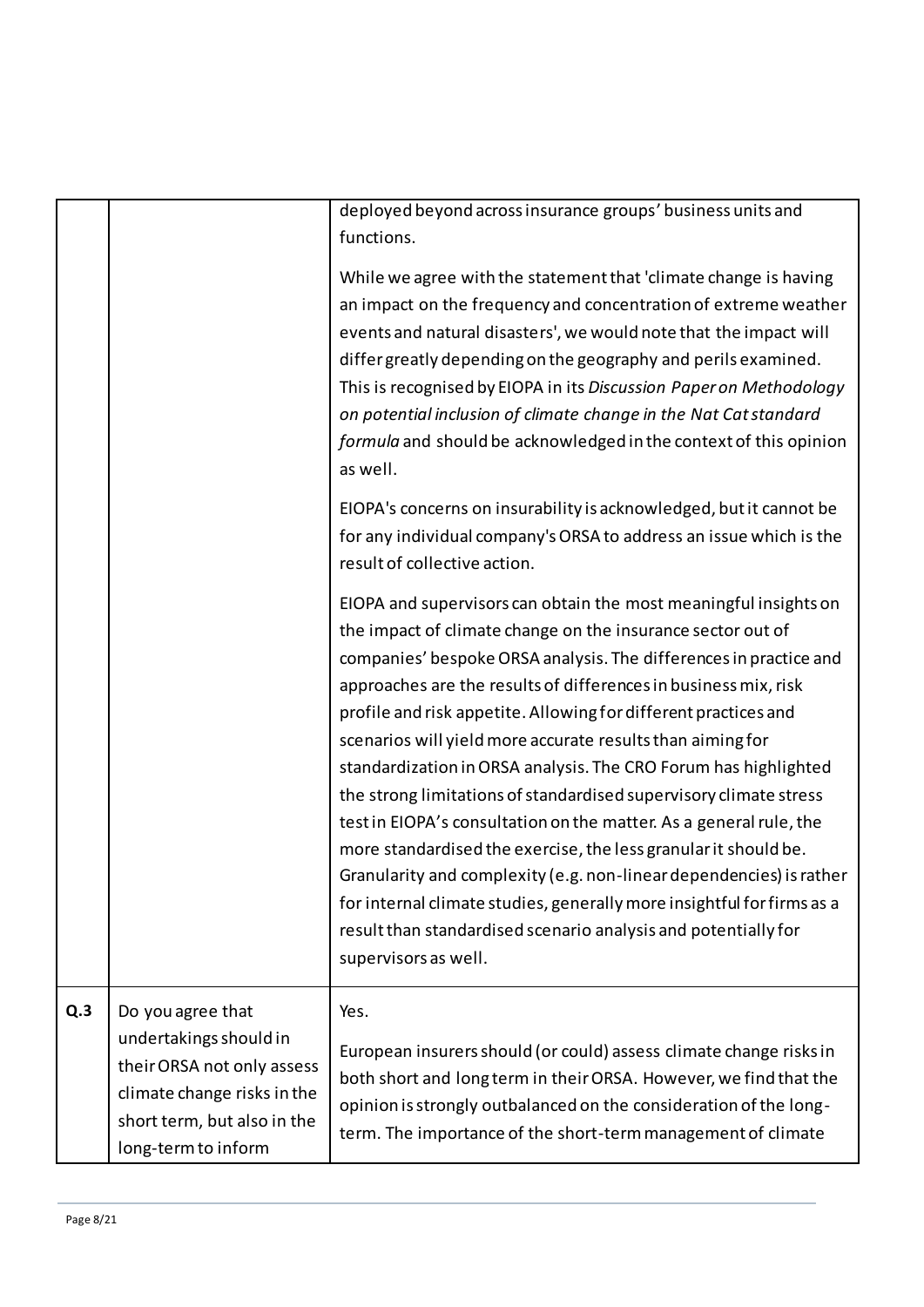| strategic planning and | risks should not be understated: while the effects of climate risks                                                                                                                                                                                                                                                                                                                                                                                                                                                                                                                                                        |
|------------------------|----------------------------------------------------------------------------------------------------------------------------------------------------------------------------------------------------------------------------------------------------------------------------------------------------------------------------------------------------------------------------------------------------------------------------------------------------------------------------------------------------------------------------------------------------------------------------------------------------------------------------|
| business strategies?   | are probably more severe in the long-term, the risks should be                                                                                                                                                                                                                                                                                                                                                                                                                                                                                                                                                             |
| Please explain.        | addressed in the short term.                                                                                                                                                                                                                                                                                                                                                                                                                                                                                                                                                                                               |
|                        | There should be a cautiousness in adding a greater prescriptiveness<br>to the ORSA. Focusing on how to assess climate change risks, the<br>inclusion of climate change scenario analysis in the ORSA should be<br>subject to the materiality of climate risks for the insurer. Based on<br>this materiality assessment, the insurer should be able to decide<br>how to consider climate change risks in their ORSAs (e.g. via a long-<br>or short-term assessment or a qualitative versus a qualitative<br>assessment) and the definition of long-term, which usually would<br>go over the strategy period of say 3 years. |
|                        | The appropriate level of granularity of the assessment, as well as<br>whether it is quantitative or qualitative, may vary depending on the<br>risk being addressed - the consensus today seems to be that life<br>business will be impacted to a far lesser degree compared to assets<br>and P&C and over a far longer time horizon, according to the TCFD<br>reports of a wide range of players - and whether a short- or long-<br>term view is taken. In principle, the longer the horizon, the more<br>qualitative the analysis should be.                                                                              |
|                        | It is highlighted that identifying climate signals in the hazard<br>statistics and to estimate expected losses from the current climate<br>risks is already a very sophisticated task for the most advanced<br>modelers. Yet it is an important first step to assess current climate<br>risks as it provides an economic basis for the assessment of future<br>climate change risks.                                                                                                                                                                                                                                       |
|                        | Furthermore, it should be clarified in the Opinion that the most<br>relevant horizon in the context of the ORSA is related to the<br>strategic and business planning, which is the near future and<br>focused on the actionable time horizon. Beyond this time horizon, a<br>more qualitative approach is preferred as there are limited<br>capabilities in the market for projecting changes in a firm's<br>economic position based on factors (apart from climate) such as                                                                                                                                               |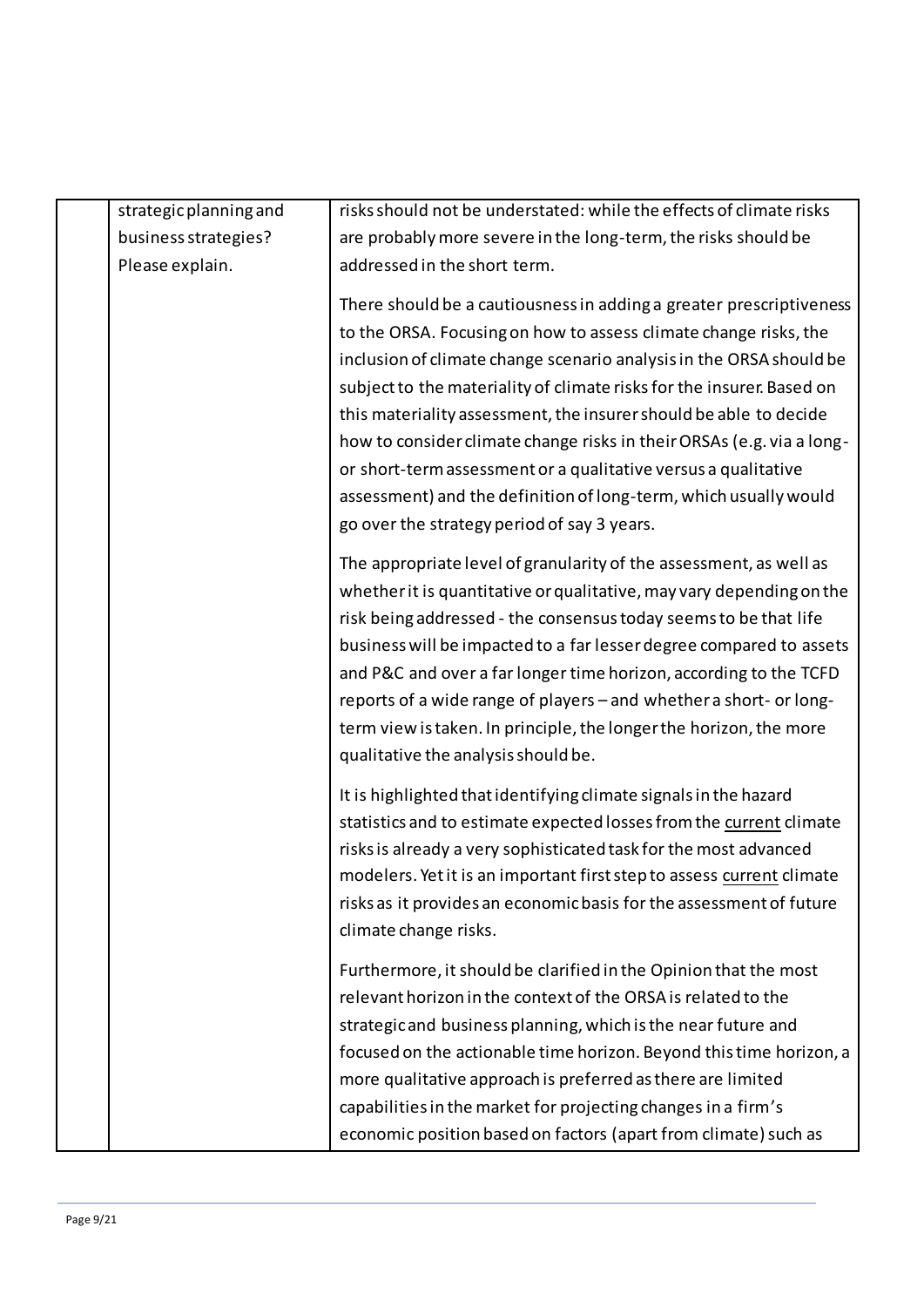| Q.4 | Paragraph 3.3 specifies<br>that the time horizion of<br>the long-term scenario<br>analysis could be longer | No.<br>The ORSA should be kept the company's own assessment and<br>scenario analyses should be kept at the discretion of the insurer<br>based on its own risk assessment. Also the need to use a                                                                                                                                                                                                                                                                                                                                                                                                                                                                                                                                                                                                                                                                                                                                                                                                                                                                |
|-----|------------------------------------------------------------------------------------------------------------|-----------------------------------------------------------------------------------------------------------------------------------------------------------------------------------------------------------------------------------------------------------------------------------------------------------------------------------------------------------------------------------------------------------------------------------------------------------------------------------------------------------------------------------------------------------------------------------------------------------------------------------------------------------------------------------------------------------------------------------------------------------------------------------------------------------------------------------------------------------------------------------------------------------------------------------------------------------------------------------------------------------------------------------------------------------------|
|     |                                                                                                            | We also remind that sophistication in modelling should not be a<br>goal in itself but should produce meaningful results. Furthermore,<br>regardless of how sophisticated models are, without good quality<br>data, good quality analysis would still be challenging if not<br>meaningless. EIOPA expects that the scope for long-term analyses<br>will expand including sophistication of quantitative scenario<br>analyses. It should be clarified that this should still serve the aim of<br>producing meaningful results that are helpful to support decisions,<br>rather than increased modelling for the purpose of advancing<br>sophistication. For this reason, EIOPA should refrain from specifying<br>a timeline. Similarly, we caution against moving faster than what<br>data vendors and modelling can facilitate. While there are<br>providers who support e.g., a 1.5-degree scenario today, the data<br>quality is not high, and modelling relies on a number of key<br>assumptions and is subject to a number of weaknesses and<br>limitations. |
|     |                                                                                                            | The importance of these longer-term qualitative assessments, that<br>are beyond the immediate business planning horizon, should not<br>be overstated and should not constrain or distract from a focus on<br>granular quantitative assessments on the business planning<br>horizon.                                                                                                                                                                                                                                                                                                                                                                                                                                                                                                                                                                                                                                                                                                                                                                             |
|     |                                                                                                            | changing customer behavior, resilience measures, technology and<br>governmental policy responses. For example, trying to assess the<br>potential impact of a changing climate in 2050 and beyond, thus<br>very long-term, on current exposure could be useful in raising<br>awareness, but given the operational overhead of carrying out<br>these studies, a qualitative assessment of potential pathways<br>grounded in intelligence from climate model is arguably more<br>prudent.                                                                                                                                                                                                                                                                                                                                                                                                                                                                                                                                                                          |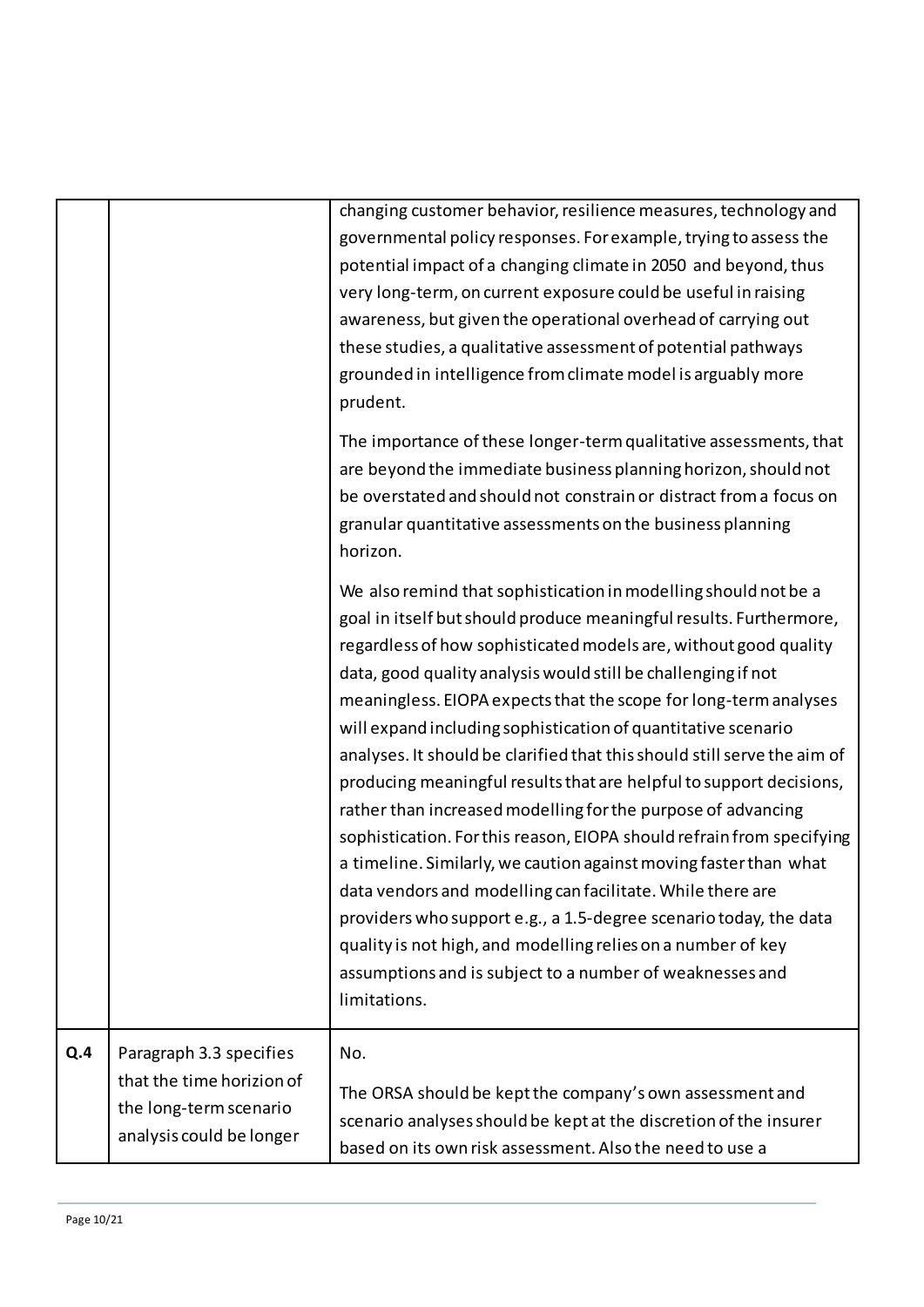|     | than the time horizons                                                                                                                         | magnitude of decades is absolutely not adequate considering the                                                                                                                                                                                                                                                                                                                                                                                                    |  |  |  |
|-----|------------------------------------------------------------------------------------------------------------------------------------------------|--------------------------------------------------------------------------------------------------------------------------------------------------------------------------------------------------------------------------------------------------------------------------------------------------------------------------------------------------------------------------------------------------------------------------------------------------------------------|--|--|--|
|     | currently considered by                                                                                                                        | huge complexity and massive uncertainty of the entire subject and                                                                                                                                                                                                                                                                                                                                                                                                  |  |  |  |
|     | undertakings in their                                                                                                                          | risk drivers. We believe the risk management due processes that                                                                                                                                                                                                                                                                                                                                                                                                    |  |  |  |
|     | ORSA, for example a                                                                                                                            | insurers have in place already allow them to capture right in time                                                                                                                                                                                                                                                                                                                                                                                                 |  |  |  |
|     | magnitude of decades                                                                                                                           | what is needed to inform key management decisions and run                                                                                                                                                                                                                                                                                                                                                                                                          |  |  |  |
|     | may be appropriate. Is this                                                                                                                    | insurance undertakings in a safe and adequate manner. Anyway, it                                                                                                                                                                                                                                                                                                                                                                                                   |  |  |  |
|     | explanation in your view                                                                                                                       | shall be kept clear that such long-term scenarios will have a                                                                                                                                                                                                                                                                                                                                                                                                      |  |  |  |
|     | adequate or should the                                                                                                                         | relatively different information role, given their long term time                                                                                                                                                                                                                                                                                                                                                                                                  |  |  |  |
|     | explanation be more or                                                                                                                         | horizon and increasing level of uncertainties over time.                                                                                                                                                                                                                                                                                                                                                                                                           |  |  |  |
|     | less specific? Please<br>explain.                                                                                                              | We also believe that supervisory expectations should be aligned<br>with the increasing complexity and difficulty in performing scenario                                                                                                                                                                                                                                                                                                                            |  |  |  |
|     |                                                                                                                                                | analysis with longer time horizons. It is not clear how the climate<br>change scenario analysis and the business plan are interconnected<br>in the long term. Uncertainty with respect to climate, exposure and<br>vulnerability can be extremely strong over a horizon of decades and<br>insurers can gradually adapt their strategy on climate change.                                                                                                           |  |  |  |
|     |                                                                                                                                                | The scenario analysis with a time horizon of decades is best<br>addressed via qualitative indications. This is because quantitative<br>modelling of long-term horizons would have to select only a limited<br>number of highly uncertain outcomes, which could be misleading.                                                                                                                                                                                      |  |  |  |
|     |                                                                                                                                                | While the time horizon decision is related to the exposure to<br>climate change risks in the short, medium and/or long term,<br>shorter time horizons of up to 5 years are likely more adequate for<br>the ORSA. Long term scenarios should be applied in a<br>proportionate manner depending on the business model and<br>specific risks of the insurer. Therefore, each undertaking should be<br>able to decide the appropriate time horizon to use in its ORSA. |  |  |  |
| Q.5 | Do you think that the<br>examples in Annex 3 and<br>Annex 4 cover the main<br>transition and physical<br>risks to which<br>undertakings may be | Yes<br>We find that the draft paper provides a comprehensive overview<br>on the main climate change related risks and on the main<br>transmission channels. As EIOPA notes, climate change can affect<br>both sides of the balance sheet and can materialise through                                                                                                                                                                                               |  |  |  |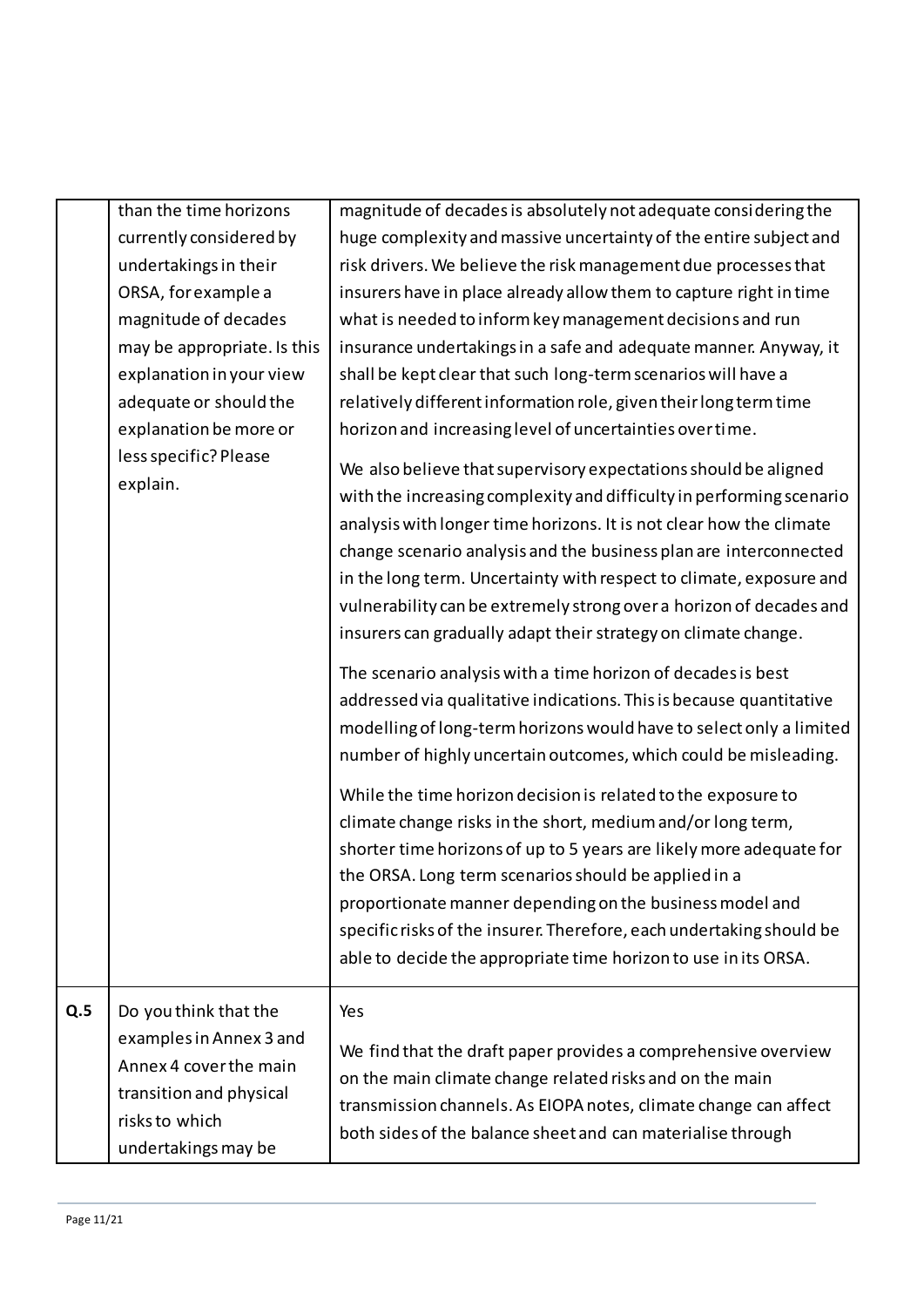| exposed? If not, please | established risk categories. It is for this reason, that companies                      |
|-------------------------|-----------------------------------------------------------------------------------------|
| provide suggestions for | must be given enough flexibility to determine what risks are                            |
| additional examples of  | relevant for them, including risks not reflected in the overview. Also                  |
| risks.                  | more room should be left to management actions and mitigation                           |
|                         | effects such as the possibility for insurers to change terms and                        |
|                         | conditions and/or policy underwriting criteria, the increasing                          |
|                         | resilience of exposures at risk.                                                        |
|                         | EIOPA seems to focus on the negative impacts on the balance                             |
|                         | sheet, but there might be counterbalancing arguments and some                           |
|                         | developments that could results in a more nuanced impact on the                         |
|                         | actual balance sheet risk from climate related events.                                  |
|                         | In addition, annex 3 and annex 4 mention that climate change is                         |
|                         | having an impact on the frequency and concentration of extreme                          |
|                         | weather events and natural disasters. In this context, it is unclear                    |
|                         | what is meant by "concentration of extreme weather events". We                          |
|                         | would propose to use the terms frequency and severity unless the                        |
|                         | intention was to refer to spatial and temporal clustering of events.                    |
|                         | If the intention was the latter, we would like to point out that                        |
|                         | current science would not support such a generalized statement                          |
|                         | (Annex 2.5) except maybe for very specific perils and regions.                          |
|                         | Furthermore, annex 3 & annex 4 make a link between pandemic                             |
|                         | risks and climate change without evidence supporting it. It is noted                    |
|                         | that in its most recent report published on the 23rd of November                        |
|                         | 2020, the Financial Stability Board made no reference to pandemic                       |
|                         | when assessing the implications of climate change for financial                         |
|                         | stability <sup>1</sup> . We suggest removing the example of "pandemic" as it is         |
|                         | not a direct climate-related physical risk.                                             |
|                         | In relation to risks stemming from climate change, we find that also                    |
|                         | risk of disruption to the financial system should be properly dealt with.               |
|                         | This risk is well outlined in a recent paper on the topic <sup>2</sup> . The same paper |

<sup>1</sup> https://www.fsb.org/wp-content/uploads/P231120.pdf

l

<sup>2</sup> https://www.finance-watch.org/wp-content/uploads/2020/06/ Breaking-the-climate-finance-doom-loop\_Fina nce-Watch-report.pdf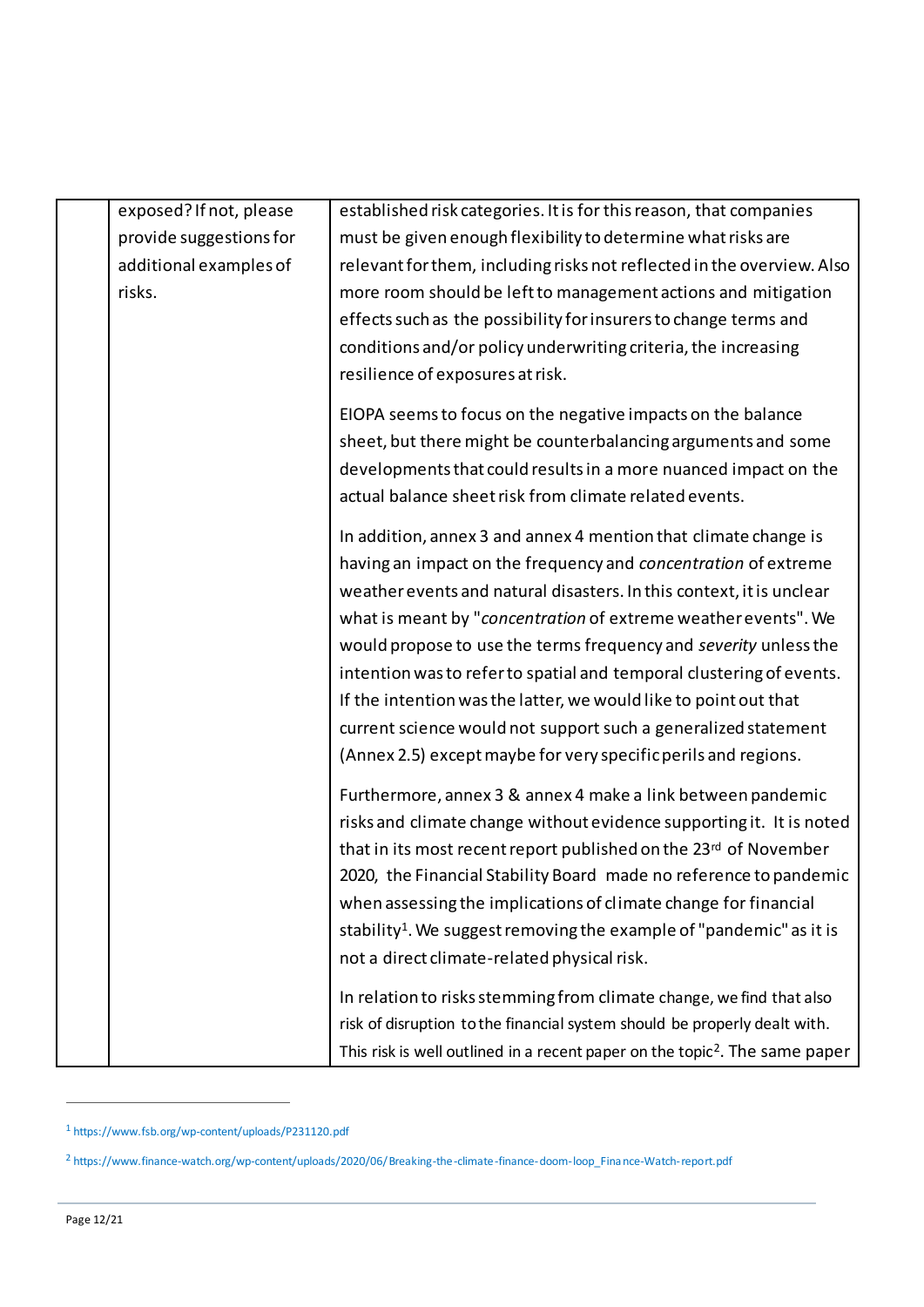|     |                                                                                                                                                                                                                                                                                  | covers also the limitations of climate stress tests, which for the moment                                                                                                                                                                                                                                                                                                                                                                                                                                                                                                                                                                                                                                                                                                                                                                                                                                                                                                                                                                                                                                                                                                                                                                                                                                                                                                           |
|-----|----------------------------------------------------------------------------------------------------------------------------------------------------------------------------------------------------------------------------------------------------------------------------------|-------------------------------------------------------------------------------------------------------------------------------------------------------------------------------------------------------------------------------------------------------------------------------------------------------------------------------------------------------------------------------------------------------------------------------------------------------------------------------------------------------------------------------------------------------------------------------------------------------------------------------------------------------------------------------------------------------------------------------------------------------------------------------------------------------------------------------------------------------------------------------------------------------------------------------------------------------------------------------------------------------------------------------------------------------------------------------------------------------------------------------------------------------------------------------------------------------------------------------------------------------------------------------------------------------------------------------------------------------------------------------------|
|     |                                                                                                                                                                                                                                                                                  | are effectively often scenario-based analysis, and when this concern                                                                                                                                                                                                                                                                                                                                                                                                                                                                                                                                                                                                                                                                                                                                                                                                                                                                                                                                                                                                                                                                                                                                                                                                                                                                                                                |
|     |                                                                                                                                                                                                                                                                                  | about the approach would actually come into being.                                                                                                                                                                                                                                                                                                                                                                                                                                                                                                                                                                                                                                                                                                                                                                                                                                                                                                                                                                                                                                                                                                                                                                                                                                                                                                                                  |
|     |                                                                                                                                                                                                                                                                                  |                                                                                                                                                                                                                                                                                                                                                                                                                                                                                                                                                                                                                                                                                                                                                                                                                                                                                                                                                                                                                                                                                                                                                                                                                                                                                                                                                                                     |
| Q.6 | Do you agree that the<br>long-term scenario<br>analysis should at least<br>distinguish two scenarios,<br>where appropriate:<br>- a scenario where the<br>temperature increase<br>remains below 2°C,<br>preferably no more than<br>$1.5^{\circ}$ C, and<br>- a scenario where the | No.<br>The IRSG believes that the specification of fixed scenarios is not<br>appropriate for the ORSA. The ORSA should remain company<br>specific and undertakings should retain full flexibility to reflect<br>differences in time horizons, company specificities and risk<br>exposure.<br>Prescriptive standardised scenarios are contrary to the principle of<br>the ORSA that should reflect the company's own risk analysis. Each<br>company is better placed to choose the most appropriate scenarios                                                                                                                                                                                                                                                                                                                                                                                                                                                                                                                                                                                                                                                                                                                                                                                                                                                                        |
|     | global temperature<br>increase exceeds 2°C?<br>Please explain.                                                                                                                                                                                                                   | and related specifications. Depending on the risk exposure, a given<br>proposed scenario might not be relevant while another set of<br>scenarios might be more useful, e.g. qualitative scenarios based on<br>social and political reactions to climate change in a specific region<br>where the insurer manages some strategic business.<br>This considered, suggestions on scenarios that could be used are<br>welcome. This will help achieve a common view on how to deal<br>with climate risks and to have higher quality of the scenario<br>assessment. In this respect, it is key not to multiply the number of<br>quantitative scenarios to be used and, given the great uncertainties<br>in this area, to keep them simple and based on high-level principles<br>that allow for flexibility. Supervisors should focus on such general<br>principles rather than on a prescribed standardised set of long-<br>term scenarios with a prescribed time span. Climate change is only<br>one of many risks to be dealt with. In fact, insurers should<br>investigate, and stress test all major risks.<br>Anyway, more background material and tools to help insurers to<br>build their own customized scenarios might be useful, in case<br>climate change risks are seen material. Some insurers might have a<br>lack of resources to take the needed step to include such new |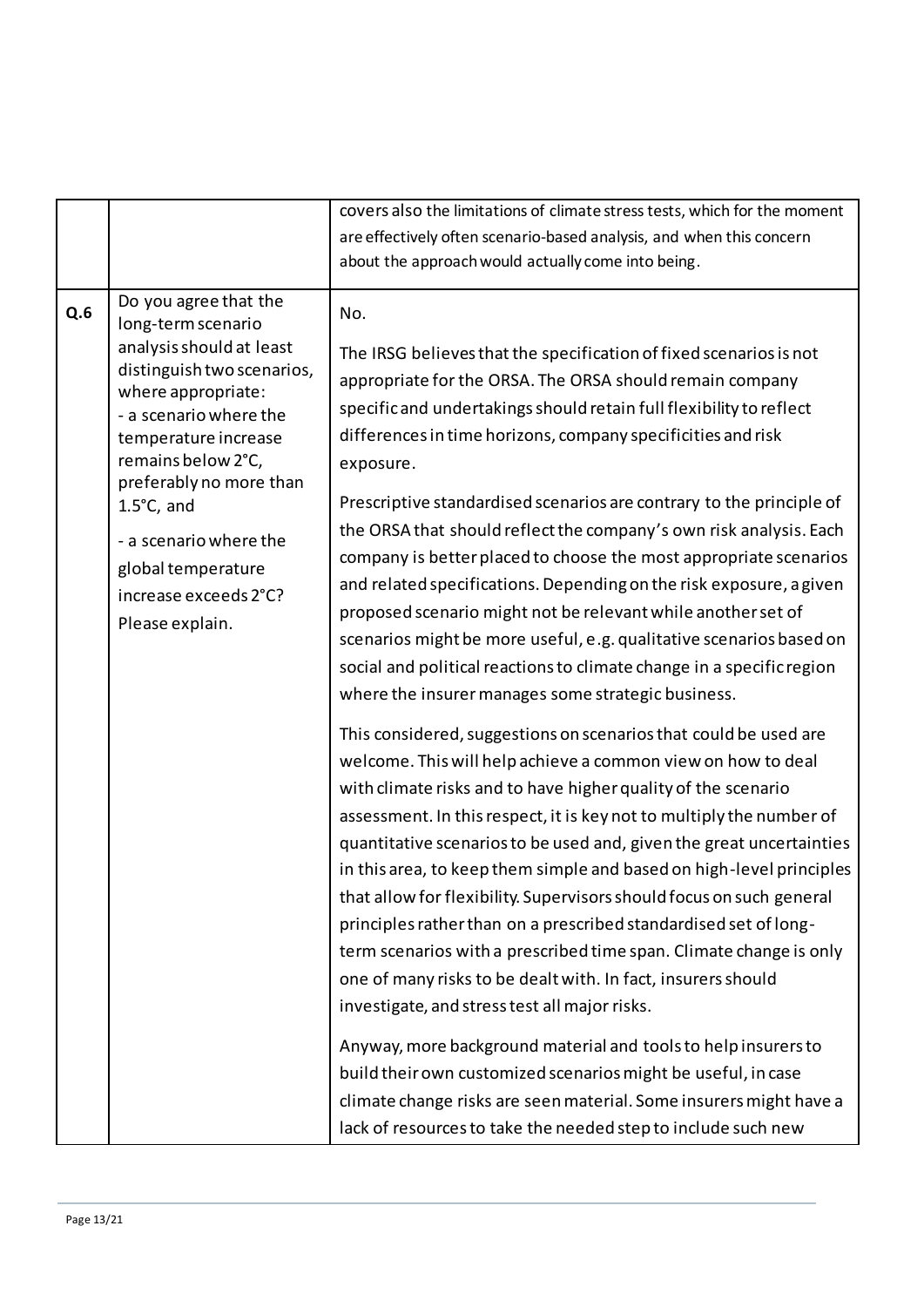|     |                                                                                                                                                                                                                                                  | scenarios into their analysis and could benefit of such a help. Also<br>some benchmark scenarios could be provided for this use but the<br>number of scenarios to explore should be very limited on the one                                                                                                                                                                                                                                                                                                                                                                                                                                                                                                                                                         |
|-----|--------------------------------------------------------------------------------------------------------------------------------------------------------------------------------------------------------------------------------------------------|---------------------------------------------------------------------------------------------------------------------------------------------------------------------------------------------------------------------------------------------------------------------------------------------------------------------------------------------------------------------------------------------------------------------------------------------------------------------------------------------------------------------------------------------------------------------------------------------------------------------------------------------------------------------------------------------------------------------------------------------------------------------|
|     |                                                                                                                                                                                                                                                  | hand because of the already very disputable nature of the alleged<br>content of the scenarios and aligned with some widely spread<br>consensus such as the Paris Agreement or the Intergovernmental<br>Panel on Climate Change (IPCC) reflections. These kind of<br>benchmark scenarios would form the basis of explorations at                                                                                                                                                                                                                                                                                                                                                                                                                                     |
|     |                                                                                                                                                                                                                                                  | macro prudential stress test exercise level. We also underline that it<br>is paramount that the nature and horizons of climate investigations<br>be left to insurance undertakings decisions, definitions and choices<br>at micro prudential ORSA exercise level.                                                                                                                                                                                                                                                                                                                                                                                                                                                                                                   |
|     |                                                                                                                                                                                                                                                  | Finally, it is also essential for a specific insurer to have the tools and<br>risk management processes in place that enable continuous<br>monitoring. Also, it's important to update the risk drivers that<br>impacts its own risk profile, irrelevant of whether these evolutions<br>can or cannot be directly related to a specific defined level of<br>climate change in temperature. We believe this pragmatic<br>approach is most relevant and useful as well as reflective of the<br>way risks are adequately managed rather than running high level<br>views of climate changes in temperature that still fall far short of<br>what is needed to model an impact at the level of granularity of an<br>insurance undertakings risk drivers and dependencies. |
| Q.7 | Do you agree that scope,<br>depth and methodologies<br>of undertakings'<br>quantitative (scenario)<br>analyses of climate change<br>risks should be expected<br>to evolve, considering that<br>undertakings need to gain<br>experience and build | Yes.<br>We find that this is definitively true for all risks and remains valid<br>for Climate risk, where proper understanding and modelling of risks<br>is needed.<br>We would emphasize the six factors that needs to be taken<br>carefully into account in the scenario work and that it will require<br>both information and new skills to do it properly:<br>Non-linear path. The phenomenon is non-linear and should<br>1.<br>be dealt to allow this                                                                                                                                                                                                                                                                                                          |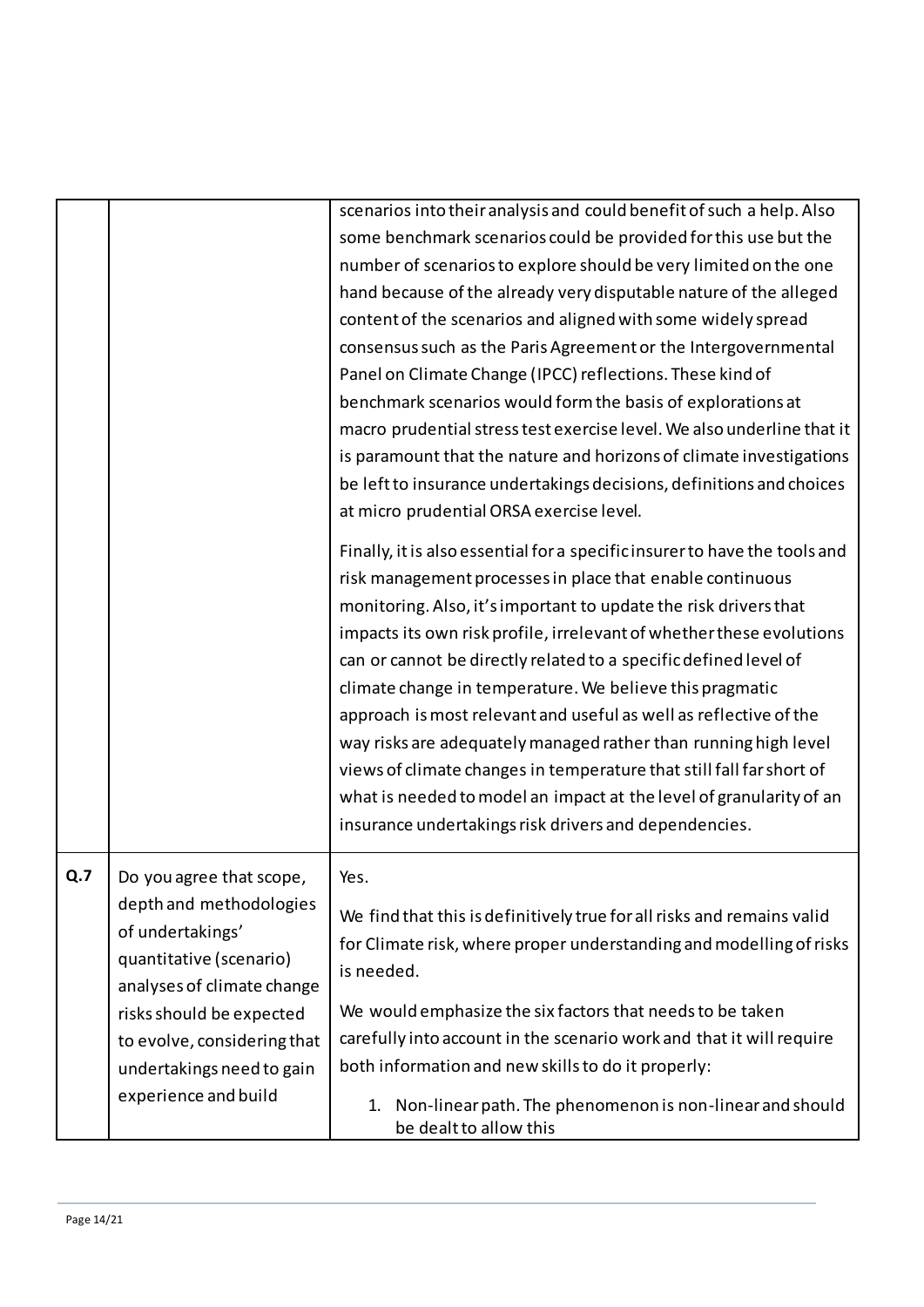| technical capacity? Please |                                                                                                                                                                                                                                                                    | 2. Constant adaptation. Both economies and the market will                                          |
|----------------------------|--------------------------------------------------------------------------------------------------------------------------------------------------------------------------------------------------------------------------------------------------------------------|-----------------------------------------------------------------------------------------------------|
| explain.                   |                                                                                                                                                                                                                                                                    | constantly adapt into the change which will make the                                                |
|                            |                                                                                                                                                                                                                                                                    | transition process hard or even impossible to properly                                              |
|                            |                                                                                                                                                                                                                                                                    | estimate                                                                                            |
|                            |                                                                                                                                                                                                                                                                    | 3. Short & Long term decisions together. Investor having both                                       |
|                            |                                                                                                                                                                                                                                                                    | short and long term KPI's need to balance between these                                             |
|                            |                                                                                                                                                                                                                                                                    | and making decisions constantly, which will obviously effect<br>on any management action assumption |
|                            |                                                                                                                                                                                                                                                                    | 4. Model risk. The attempt to quantify the relationship                                             |
|                            |                                                                                                                                                                                                                                                                    | between climate change and the markets has a number of                                              |
|                            |                                                                                                                                                                                                                                                                    | obstacles and contains a material model risk in it                                                  |
|                            |                                                                                                                                                                                                                                                                    | 5. Qualitative support. A holistic qualitative analysis is needed                                   |
|                            |                                                                                                                                                                                                                                                                    | to complement any quantitative result and make it                                                   |
|                            |                                                                                                                                                                                                                                                                    | understandable or justified.                                                                        |
|                            |                                                                                                                                                                                                                                                                    | 6. It is possible to use climate risk scenarios to help the                                         |
|                            |                                                                                                                                                                                                                                                                    | decision making but the earlier aspects are fundamental to                                          |
|                            |                                                                                                                                                                                                                                                                    | keep in mind                                                                                        |
|                            | An informative and practical example of a multi-period strategic                                                                                                                                                                                                   |                                                                                                     |
|                            |                                                                                                                                                                                                                                                                    | asset allocation process under climate change analysis can be                                       |
|                            | found from UN Principles for Responsible Investments I 8/20203.<br>There are also many uncertainties on the way climate change will<br>impact economic and social systems and the interconnection<br>between sectors and sub-sectors. It is therefore difficult to |                                                                                                     |
|                            |                                                                                                                                                                                                                                                                    |                                                                                                     |
|                            |                                                                                                                                                                                                                                                                    |                                                                                                     |
|                            |                                                                                                                                                                                                                                                                    |                                                                                                     |
|                            |                                                                                                                                                                                                                                                                    | translate such impacts through the macroeconomic and financial                                      |
|                            |                                                                                                                                                                                                                                                                    | hypothesis and shocks commonly used in traditional ORSA scenario                                    |
|                            |                                                                                                                                                                                                                                                                    | analyses. It does not only depend on experience and technical                                       |
|                            |                                                                                                                                                                                                                                                                    | capacity but also on scientific consensus on impacts and clear                                      |
|                            |                                                                                                                                                                                                                                                                    | political trajectories given by public authorities. Also, undertaking                               |
|                            |                                                                                                                                                                                                                                                                    | already take into account climate change risk through other tools.                                  |
|                            |                                                                                                                                                                                                                                                                    | In France for example, there is a stress-testing like exercise                                      |
|                            |                                                                                                                                                                                                                                                                    | proposed to the market by the supervisor that helps some insurers                                   |
|                            |                                                                                                                                                                                                                                                                    |                                                                                                     |
|                            |                                                                                                                                                                                                                                                                    | to gain experience and build technical capacities.                                                  |

í

<sup>3</sup> [https://www.unpri.org/asset-owner-resources/strategic-asset-allocation-adopting-a-dynamic-multiperiod](https://www.unpri.org/asset-owner-resources/strategic-asset-allocation-adopting-a-dynamic-multiperiod-world-perspective/6223.article)[world-perspective/6223.article](https://www.unpri.org/asset-owner-resources/strategic-asset-allocation-adopting-a-dynamic-multiperiod-world-perspective/6223.article)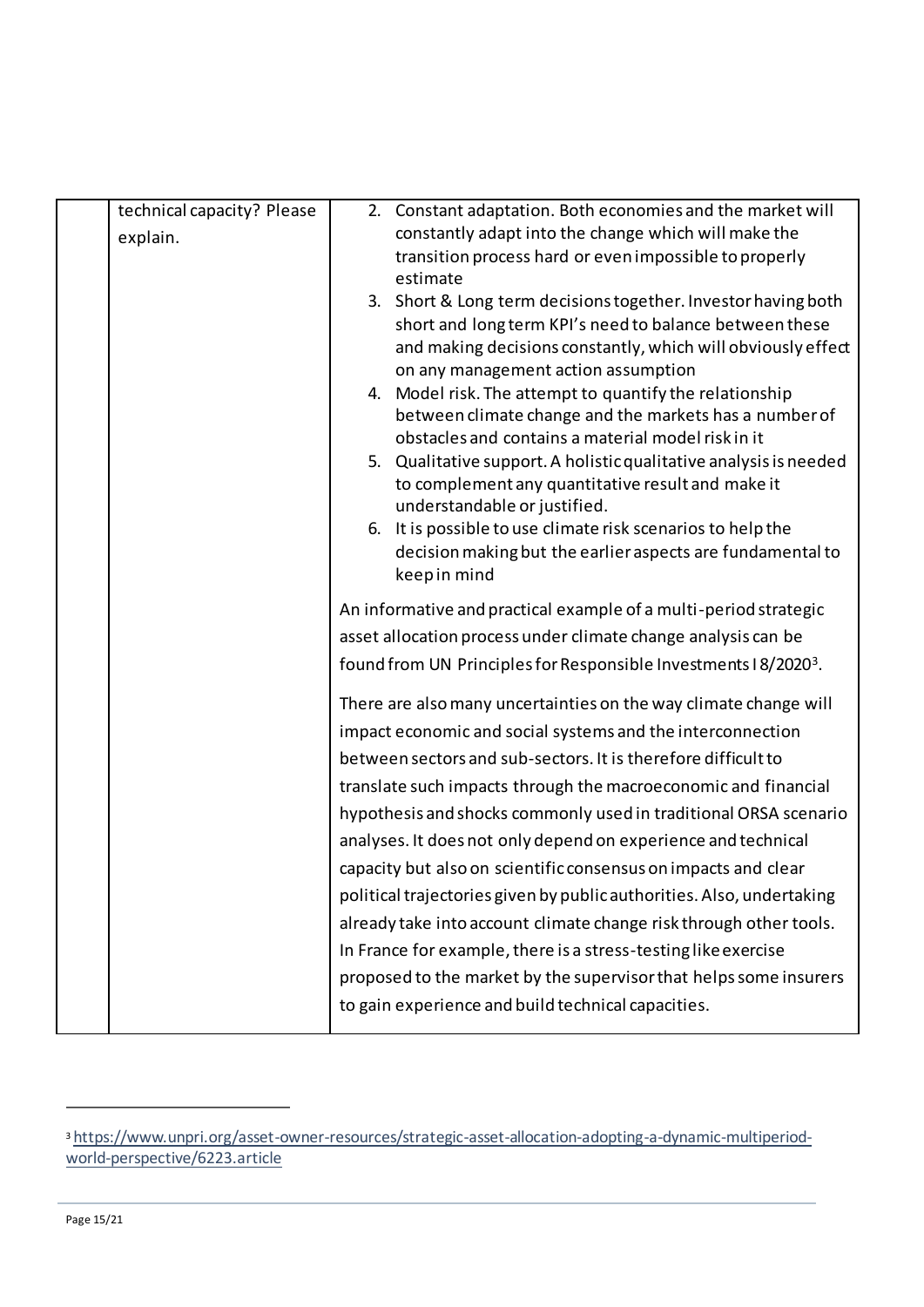|     |                                                                                                                                                        | We would also bring out that, this process of undertakings gaining<br>experience and expanding the scope of their analysis and technical<br>know-how can get even faster thanks to regulators. In fact,<br>regulators play a major role by publishing more and better data<br>over time as well as developing technical information to support<br>the evolution of the undertakings' models.<br>Finally, we see that the industry is building capabilities on assessing<br>the impact of climate-related risks in their risk management<br>processes, and many initiatives should help in providing good<br>practices and a better understanding of the specific sensitivity of<br>the insurance sector to climate risks. A valuable first step is to<br>consider 'what-if' assessments of events that can be defined, but<br>whose probability and timing of occurrence are not known. Such<br>specific and limited scenarios may be at least as useful as holistic<br>long-term assessments. Especially qualitative assessments<br>explaining and analysing the relevance of high-level trends and<br>general developments in combination with suitable "what if"<br>analyses can provide more powerful results in terms of<br>communication and business acceptance than over parameterized<br>theoretical scenarios. We caution against moving faster than data<br>vendors and modelling capabilities. While there are providers who<br>support e.g., a 1.5-degree scenario today, the data quality is not<br>high, and modelling relies on a number of key assumptions and is<br>subject to a number of weaknesses and limitations.<br>It is taken for granted, but the Opinion would gain in clarifying the<br>point, that no long-term projection should be considered as a |
|-----|--------------------------------------------------------------------------------------------------------------------------------------------------------|------------------------------------------------------------------------------------------------------------------------------------------------------------------------------------------------------------------------------------------------------------------------------------------------------------------------------------------------------------------------------------------------------------------------------------------------------------------------------------------------------------------------------------------------------------------------------------------------------------------------------------------------------------------------------------------------------------------------------------------------------------------------------------------------------------------------------------------------------------------------------------------------------------------------------------------------------------------------------------------------------------------------------------------------------------------------------------------------------------------------------------------------------------------------------------------------------------------------------------------------------------------------------------------------------------------------------------------------------------------------------------------------------------------------------------------------------------------------------------------------------------------------------------------------------------------------------------------------------------------------------------------------------------------------------------------------------------------------------------------------------------------------------------|
|     |                                                                                                                                                        | forecast or prediction even as technical capabilities evolve.                                                                                                                                                                                                                                                                                                                                                                                                                                                                                                                                                                                                                                                                                                                                                                                                                                                                                                                                                                                                                                                                                                                                                                                                                                                                                                                                                                                                                                                                                                                                                                                                                                                                                                                      |
| Q.8 | Do you have suggestions<br>to improve the guidance<br>provided in Annex 5 to<br>assist competent<br>authorities in supporting<br>undertakings to apply | Yes.<br>The ORSA should be kept as the company's own assessment and<br>scenario analyses should be kept at the discretion of the insurer<br>based on its own risk assessment. This considered, we also have<br>the following suggestions:                                                                                                                                                                                                                                                                                                                                                                                                                                                                                                                                                                                                                                                                                                                                                                                                                                                                                                                                                                                                                                                                                                                                                                                                                                                                                                                                                                                                                                                                                                                                          |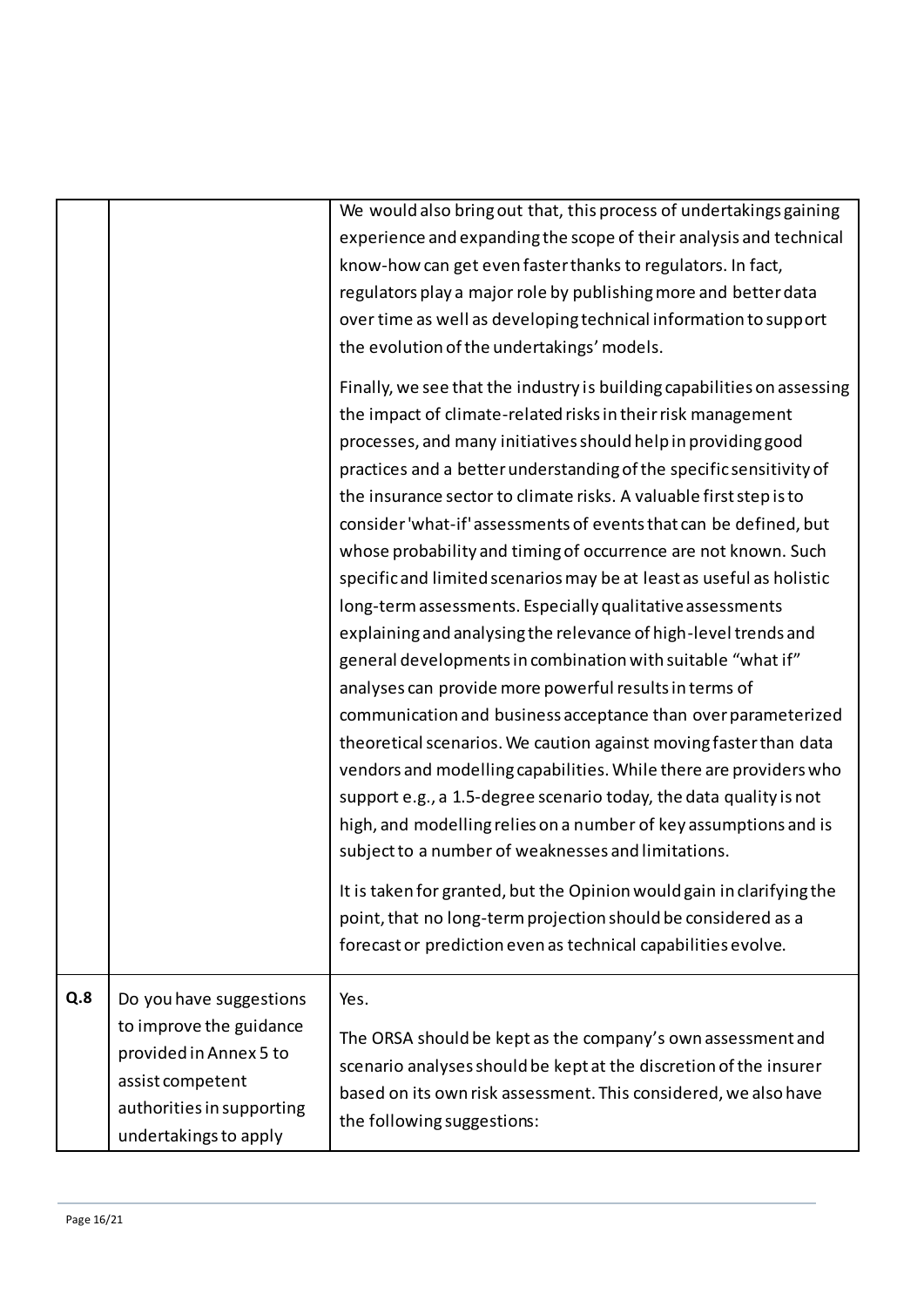|     | scenario analysis in their<br>ORSA? If yes, please<br>provide your suggestions.                                                                   | The first guideline should be that an insurer' examination of<br>climate risk should be proportionate to its size, complexity<br>and vulnerability. The list of suggestions to include different<br>elements in the scenarios is very long. We believe annex 5 is<br>beyond the scope of the ORSA and seems too detailed for<br>this context and for this purpose.<br>Competent authorities should initially encourage and<br>challenge (re)insurers to make a first step on the assessment<br>of climate related risks (identification, qualitative impact on<br>both short term, ie 1-3 years, and longer term, ie 5 or more<br>years).<br>Competent authorities should be aware that translating the<br>results of climate change risk scenarios into financial impacts<br>could be potentially misleading, if not all variables are clearly<br>considered. Given all the associated uncertainties, there is a<br>risk of making decisions based on evidence that is in fact<br>hardly significant, where professional judgment and<br>consideration of future business environment (changes in<br>portfolios, conditions, rates, economy, etc.) alone would be<br>more valuable.<br>Data quality and science-based target initiatives (pathway analysis)<br>are also worth considering as important to improve and develop<br>reliable scenarios. As data science is developing among insurers, it<br>is providing valuable enhanced insights in risk analysis and<br>management, strengthening the quality and reliance of risk<br>management processes. Assets are priced in markets well aware of<br>climate issues. Market prices necessarily factor climate implications<br>in ways that are certainly meaningful. In this respect, we think it is<br>important to support and encourage all asset owners to develop<br>and ask for better data incorporating a number of dimensions and<br>scopes. |
|-----|---------------------------------------------------------------------------------------------------------------------------------------------------|--------------------------------------------------------------------------------------------------------------------------------------------------------------------------------------------------------------------------------------------------------------------------------------------------------------------------------------------------------------------------------------------------------------------------------------------------------------------------------------------------------------------------------------------------------------------------------------------------------------------------------------------------------------------------------------------------------------------------------------------------------------------------------------------------------------------------------------------------------------------------------------------------------------------------------------------------------------------------------------------------------------------------------------------------------------------------------------------------------------------------------------------------------------------------------------------------------------------------------------------------------------------------------------------------------------------------------------------------------------------------------------------------------------------------------------------------------------------------------------------------------------------------------------------------------------------------------------------------------------------------------------------------------------------------------------------------------------------------------------------------------------------------------------------------------------------------------------------------------------------------------------------------------------|
| Q.9 | Do you agree that<br>competent authorities<br>should encourage larger<br>undertakings to disclose<br>climate-related<br>information, in line with | Yes.<br>We think transparency of climate-related information is key for a<br>number of reasons: to increase awareness of the effect of climate<br>change, to enhance resilience of business models, achieve better<br>understanding of climate change, improve identification of climate                                                                                                                                                                                                                                                                                                                                                                                                                                                                                                                                                                                                                                                                                                                                                                                                                                                                                                                                                                                                                                                                                                                                                                                                                                                                                                                                                                                                                                                                                                                                                                                                                     |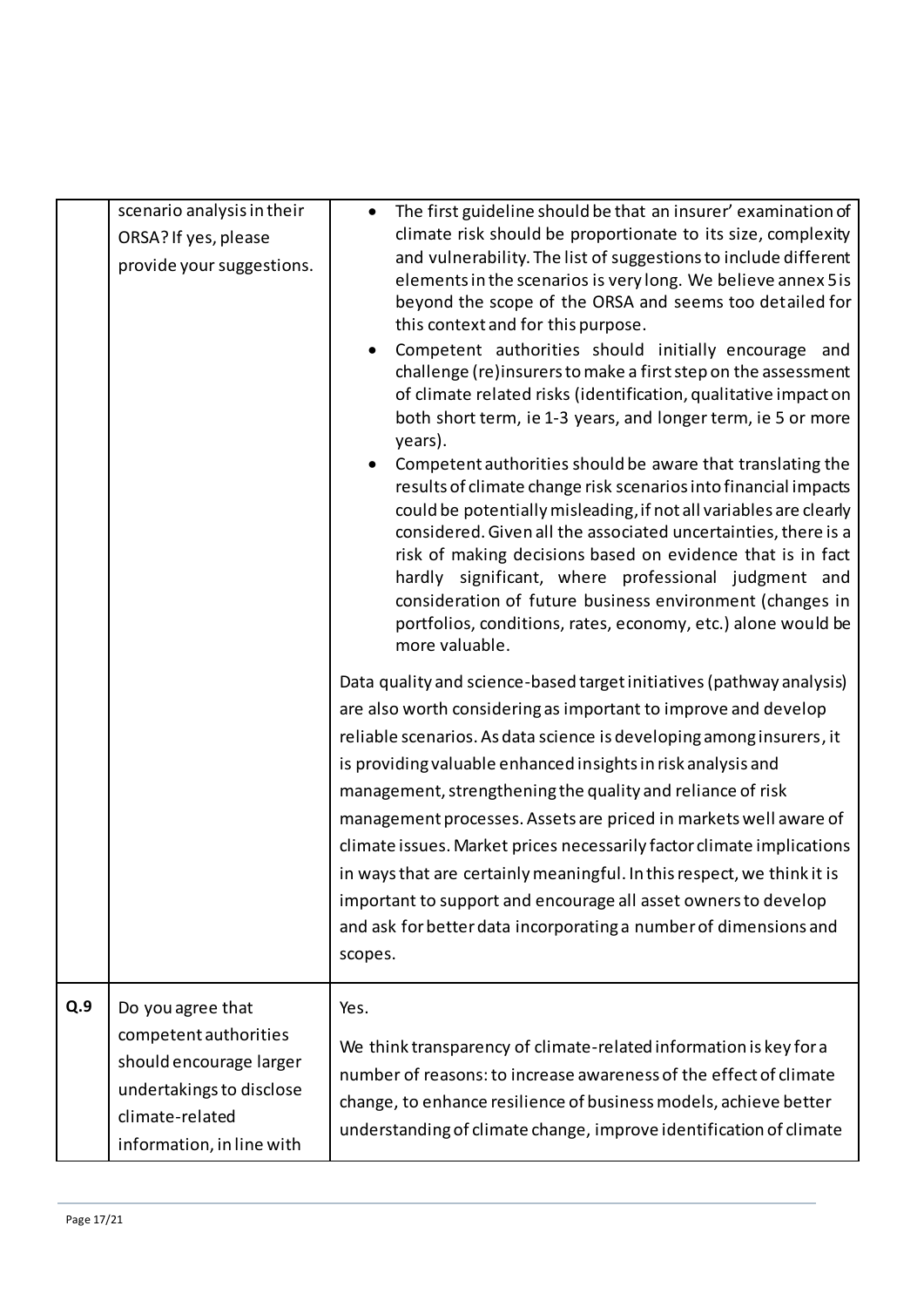|      | the Commission's                                                                                                                                                                                                                                                                           | risks and their transmission channels, etc. In fact, various insurers                                                                                                                                                                                                                                                                                                                                                                                                                                                                                                                                                                                                                                                                                          |
|------|--------------------------------------------------------------------------------------------------------------------------------------------------------------------------------------------------------------------------------------------------------------------------------------------|----------------------------------------------------------------------------------------------------------------------------------------------------------------------------------------------------------------------------------------------------------------------------------------------------------------------------------------------------------------------------------------------------------------------------------------------------------------------------------------------------------------------------------------------------------------------------------------------------------------------------------------------------------------------------------------------------------------------------------------------------------------|
|      | Guidelines on non-                                                                                                                                                                                                                                                                         | already publish a dedicated climate report and most European                                                                                                                                                                                                                                                                                                                                                                                                                                                                                                                                                                                                                                                                                                   |
|      | financial reporting on                                                                                                                                                                                                                                                                     | insurers already provide some form of sustainability risk                                                                                                                                                                                                                                                                                                                                                                                                                                                                                                                                                                                                                                                                                                      |
|      | climate-related                                                                                                                                                                                                                                                                            | disclosures, e.g. following the TCFD recommendations.                                                                                                                                                                                                                                                                                                                                                                                                                                                                                                                                                                                                                                                                                                          |
|      | information? Please<br>explain.                                                                                                                                                                                                                                                            | While requirements to disclose information on climate risk should<br>be regulated through the review the non-financial reporting,<br>competent authorities can already encourage larger undertakings<br>to disclose climate-related information via non-financial reporting,<br>especially when reporting is publicly available. In addition, they can<br>play a role in facilitating the availability of ESG information, which is<br>a key challenge for insurers.                                                                                                                                                                                                                                                                                           |
|      |                                                                                                                                                                                                                                                                                            | Information disclosed should of course be consistent with the<br>ORSA. However, the ORSA itself is not the appropriate mechanism<br>to provide climate-related reporting. Disclosing ORSA specific<br>information about the risk exposures, including climate change risk,<br>should remain at the discretion of each company. While ORSA is<br>used for internal purposes, in particular for its own risk assessment<br>and management, external reports are intended to inform<br>stakeholders. There is a danger that the different objectives and<br>requirements will be mixed up.                                                                                                                                                                        |
| Q.10 | Does the draft Opinion<br>strike the right balance<br>between setting common<br>expectations and allowing<br>undertakings to do their<br>own risk assessment? If<br>not, please explain in what<br>areas the draft Opinion<br>could benefit from more<br>or less consistent<br>approaches. | No.<br>As stated before, ORSA is the company's own analysis and should<br>remain this way. Climate stress testing would be more appropriate<br>in the objective of setting common expectations and standardized<br>scenarios. The insurer should decide of the best way to undertake<br>such an exercise, both in terms of time horizon and granularity. In<br>its attempt to assess climate change impacts under the ORSA, an<br>insurer must rely on its own views and understanding. This is all the<br>more necessary as there are strong unknowns and uncertainties in<br>the evolution and impacts of climate change which may produce<br>very different outcomes. Additionally, most items are<br>interdependent and some approaches appear artificial. |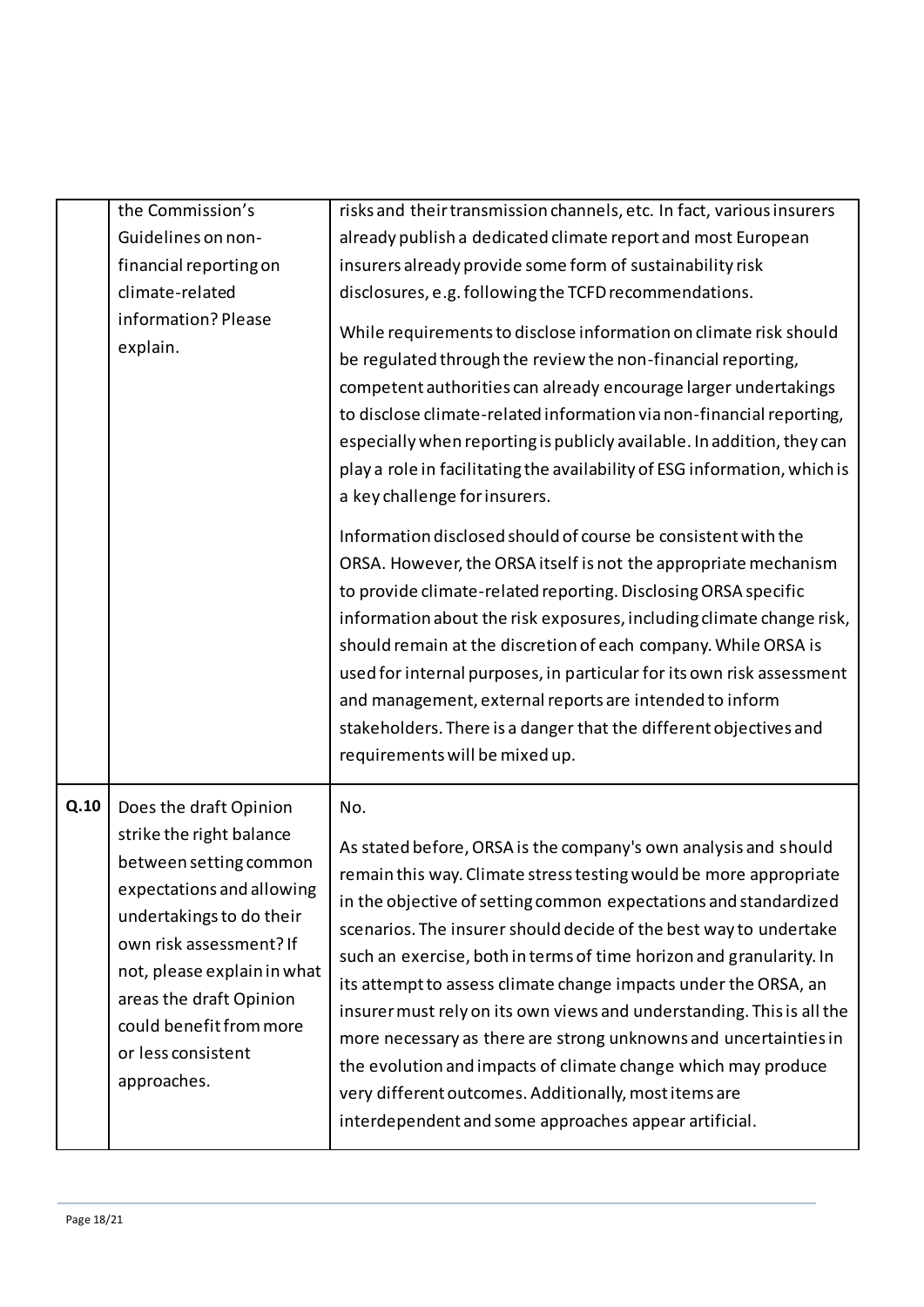|      |                                                                                                                                                                                                                                                                                                                 | A proportionate approach is needed since the materiality of climate<br>risks differs across entities and may change over time. Insurance<br>companies that do not identify significant climate risks in their risk<br>profile should not be forced to use climate scenarios.<br>We are of the view that the costs actually outweigh the benefits<br>when on one hand, approaches in an ORSA are not proportionate<br>to the insurance undertakings' own risk profile and on the one<br>hand, when scenarios extend to terms that go beyond business<br>plans strategic horizons and beyond the remits of what is needed<br>for key management decisions.<br>This is all the more a strong concern that the impacts of climate<br>change and climate change itself are not fully grasped.<br>We also caution about creating too high expectations about the<br>power of highly uncertain scenario analysis to create input for<br>decisions. The focus should be on integrating climate change in<br>existing risk management processes and tools, e.g. to address<br>potential gaps that might currently exists. |
|------|-----------------------------------------------------------------------------------------------------------------------------------------------------------------------------------------------------------------------------------------------------------------------------------------------------------------|------------------------------------------------------------------------------------------------------------------------------------------------------------------------------------------------------------------------------------------------------------------------------------------------------------------------------------------------------------------------------------------------------------------------------------------------------------------------------------------------------------------------------------------------------------------------------------------------------------------------------------------------------------------------------------------------------------------------------------------------------------------------------------------------------------------------------------------------------------------------------------------------------------------------------------------------------------------------------------------------------------------------------------------------------------------------------------------------------------------|
| Q.11 | Do the expectations put<br>forward in the draft<br>Opinion achieve a<br>proportionate approach to<br>climate change risk<br>analysis in ORSA, fitting<br>small-, medium- and large-<br>sized undertakings? If not,<br>please provide your<br>suggestions to improve<br>proportionality of the<br>draft Opinion. | No.<br>First of all, the principle of proportionality in Solvency II focuses on<br>the nature, scale and activity of the risks inherent to an insurer<br>business, and not simply to its overall size. In any case, there is not<br>much distinction made between small-, medium- and large-sized<br>undertakings. While each insurer should decide whether the ORSA<br>is the right instrument to capture climate change risks that can<br>materialise over a longer time frame, the Opinion sets the<br>expectations on small undertakings too high. It cannot be expected<br>that small and medium sized undertakings have the same resources<br>for performing the same sophisticated analyses as other<br>undertakings.                                                                                                                                                                                                                                                                                                                                                                                     |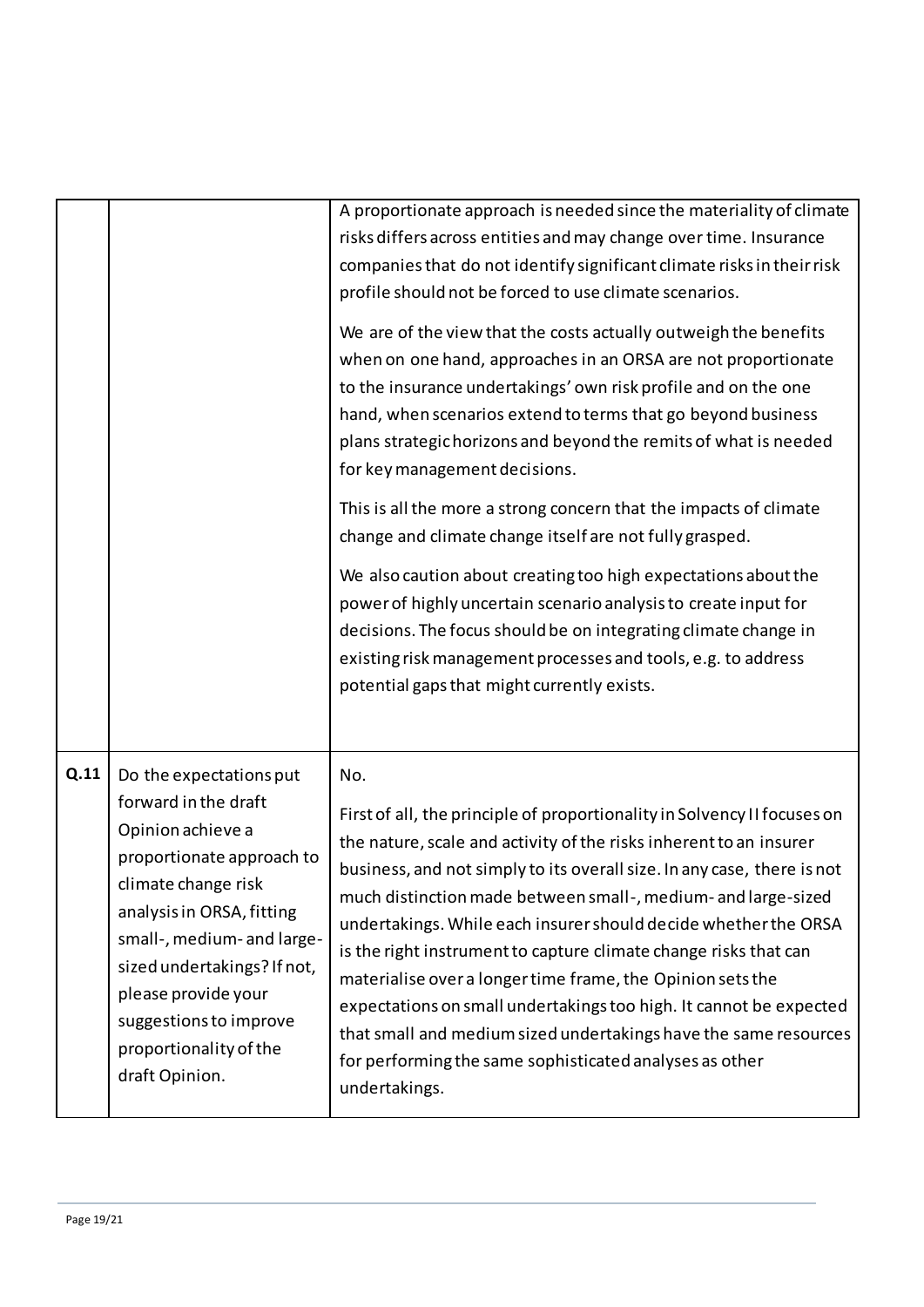|      |                                                                                      | Moreover, the burden and costs would be disproportionate for<br>undertakings of all sizes for which the targeted risk is non-material.<br>A simple and proportionate approach is needed. For companies<br>with no material exposure to climate risk, this means that it should<br>be possible not to prepare scenario analyses at all. A qualitative<br>assessment, with the possibility to use scenario analysis, should be<br>sufficient in this case and equally valuable for the analysis in the<br>ORSA.<br>Considering that the purpose of the ORSA is to model the<br>undertaking's own risks, it is of utmost importance to allow<br>undertakings to develop and apply own risk assessment<br>methodologies without introducing uniform requirements that<br>cannot take into account geographical specificities related to<br>climate change risk and reflect the undertaking's individual risk<br>situation adequately.<br>Finally, we find that the issue is less the proportionality in relation<br>to company size, rather the materiality assessment of climate<br>change risks and the relevance of the flexibility to select scenarios<br>and appropriate quantification in line with an insurer's own<br>practices and modelling. As stated before, while we agree that<br>climate change is a key risk across our industry, EIOPA's efforts to<br>improve its assessment and ensure a proper integration of climate<br>change analysis in the ORSA should not come at the cost of<br>increasing prescriptiveness in the ORSA process. Undertakings<br>should have the flexibility of appropriately addressing climate risks<br>according to their own ORSA process. |
|------|--------------------------------------------------------------------------------------|---------------------------------------------------------------------------------------------------------------------------------------------------------------------------------------------------------------------------------------------------------------------------------------------------------------------------------------------------------------------------------------------------------------------------------------------------------------------------------------------------------------------------------------------------------------------------------------------------------------------------------------------------------------------------------------------------------------------------------------------------------------------------------------------------------------------------------------------------------------------------------------------------------------------------------------------------------------------------------------------------------------------------------------------------------------------------------------------------------------------------------------------------------------------------------------------------------------------------------------------------------------------------------------------------------------------------------------------------------------------------------------------------------------------------------------------------------------------------------------------------------------------------------------------------------------------------------------------------------------------------------------------------------------------------------------|
| Q.12 | Do you have any other                                                                | Yes.                                                                                                                                                                                                                                                                                                                                                                                                                                                                                                                                                                                                                                                                                                                                                                                                                                                                                                                                                                                                                                                                                                                                                                                                                                                                                                                                                                                                                                                                                                                                                                                                                                                                                  |
|      | comments on the draft<br>Opinion? If yes, please<br>provide these other<br>comments. | We would highlight that it is worth reminding that climate risks<br>materialize over a long-term horizon, which exceeds the three-year<br>period generally used under ORSAs or other solvency monitoring<br>tools that might be thought of, including macro prudential stress<br>tests. One simple solution may be to perform climate risk analyses<br>which will be adjusted on an ongoing basis and simply report this in                                                                                                                                                                                                                                                                                                                                                                                                                                                                                                                                                                                                                                                                                                                                                                                                                                                                                                                                                                                                                                                                                                                                                                                                                                                           |